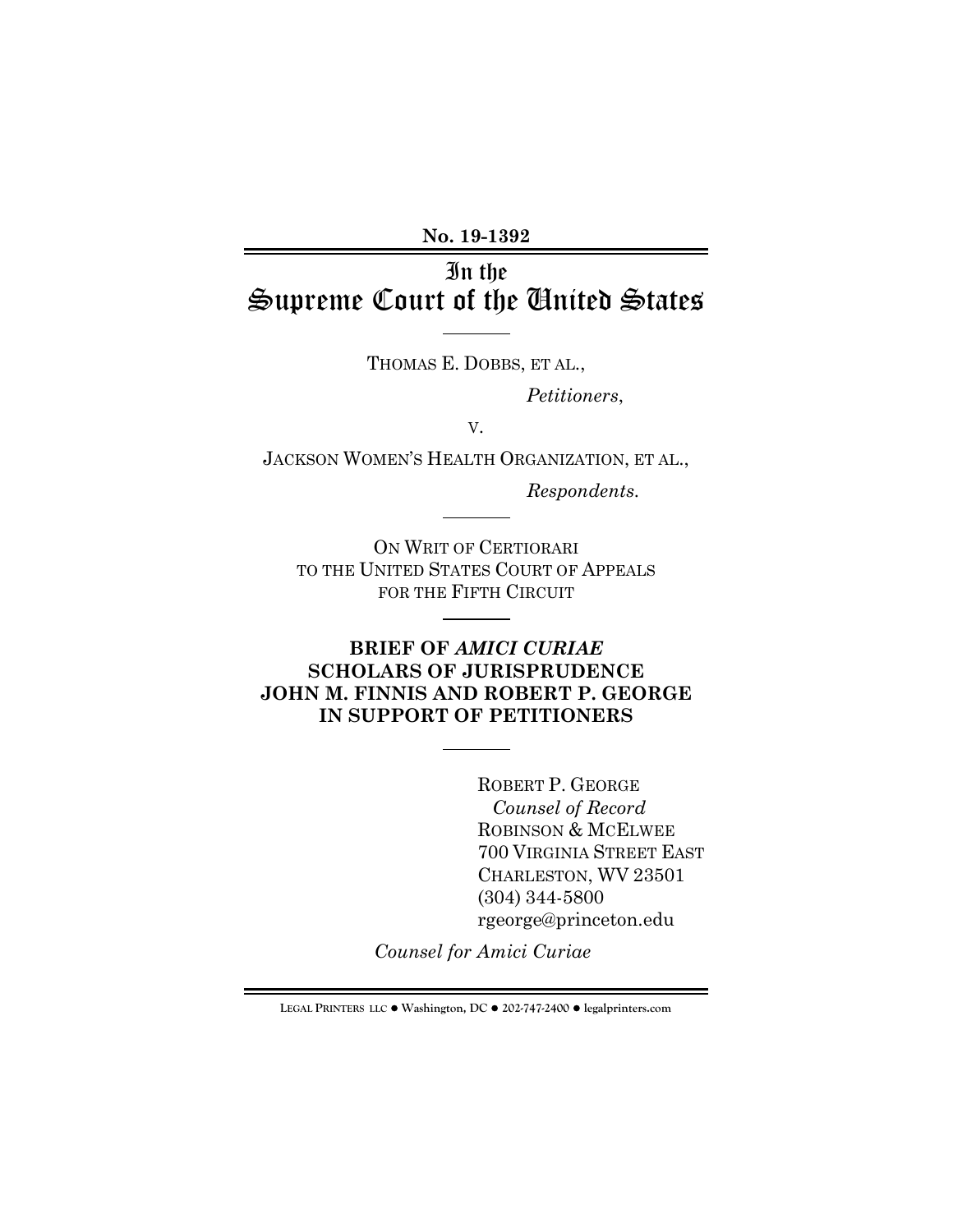## **TABLE OF CONTENTS**

|    |              |                |                                                                               | Page |
|----|--------------|----------------|-------------------------------------------------------------------------------|------|
|    |              |                |                                                                               |      |
|    |              |                | INTEREST OF AMICI CURIAE 1                                                    |      |
|    |              |                |                                                                               |      |
|    |              |                |                                                                               |      |
|    |              |                |                                                                               |      |
| I. |              |                | Unborn Children are Constitutional<br>Persons Entitled to Equal Protection of |      |
|    | $\mathbf{A}$ |                | The Common Law Considered<br>Unborn Children To Be Persons 5                  |      |
|    |              | 1 <sub>1</sub> |                                                                               |      |
|    |              | 2.             | English and early state court                                                 |      |
|    |              | 3.             | The unimportance of                                                           |      |
|    |              |                | a <sub>z</sub>                                                                |      |
|    |              |                | Antebellum<br>$\mathbf{b}$ .<br>and ratification eras 18                      |      |
|    |              |                | $\mathbf{c}$ .                                                                |      |
|    | $\rm B$ .    |                | Antebellum Statutes and Post-<br>Ratification Precedents 22                   |      |
|    |              | $1_{\ldots}$   | State abortion statutes22                                                     |      |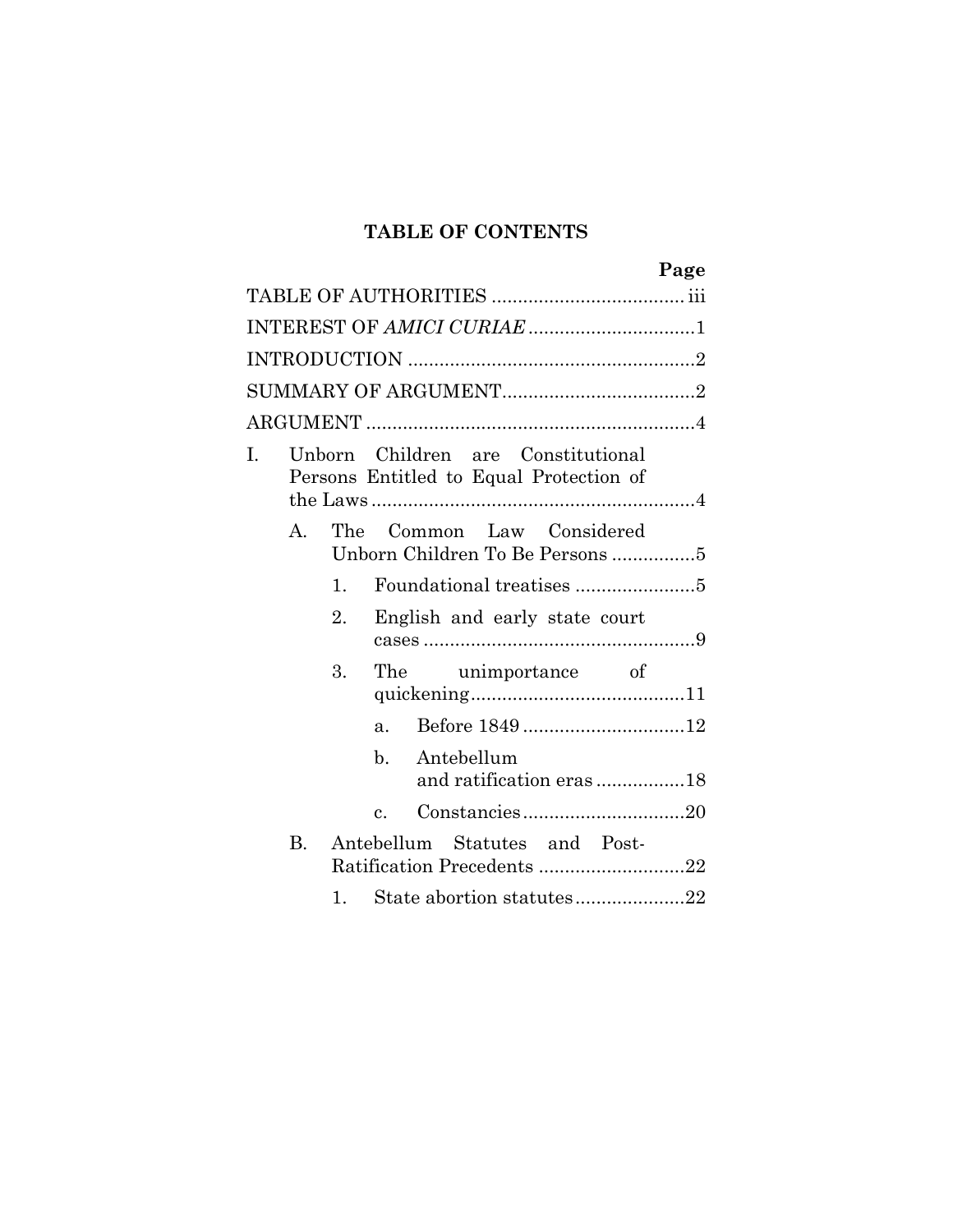| 2. Precedent interpreting<br>the<br>Fourteenth Amendment: The                    |
|----------------------------------------------------------------------------------|
| II. Roe and Casey's Arguments Against Fetal                                      |
| A. Justice Stevens' defense in Casey                                             |
| B. Roe's grounds are utterly untenable29                                         |
| III. Recognizing Unborn Children as Persons<br>Requires No Irregular Remedies or |
|                                                                                  |
|                                                                                  |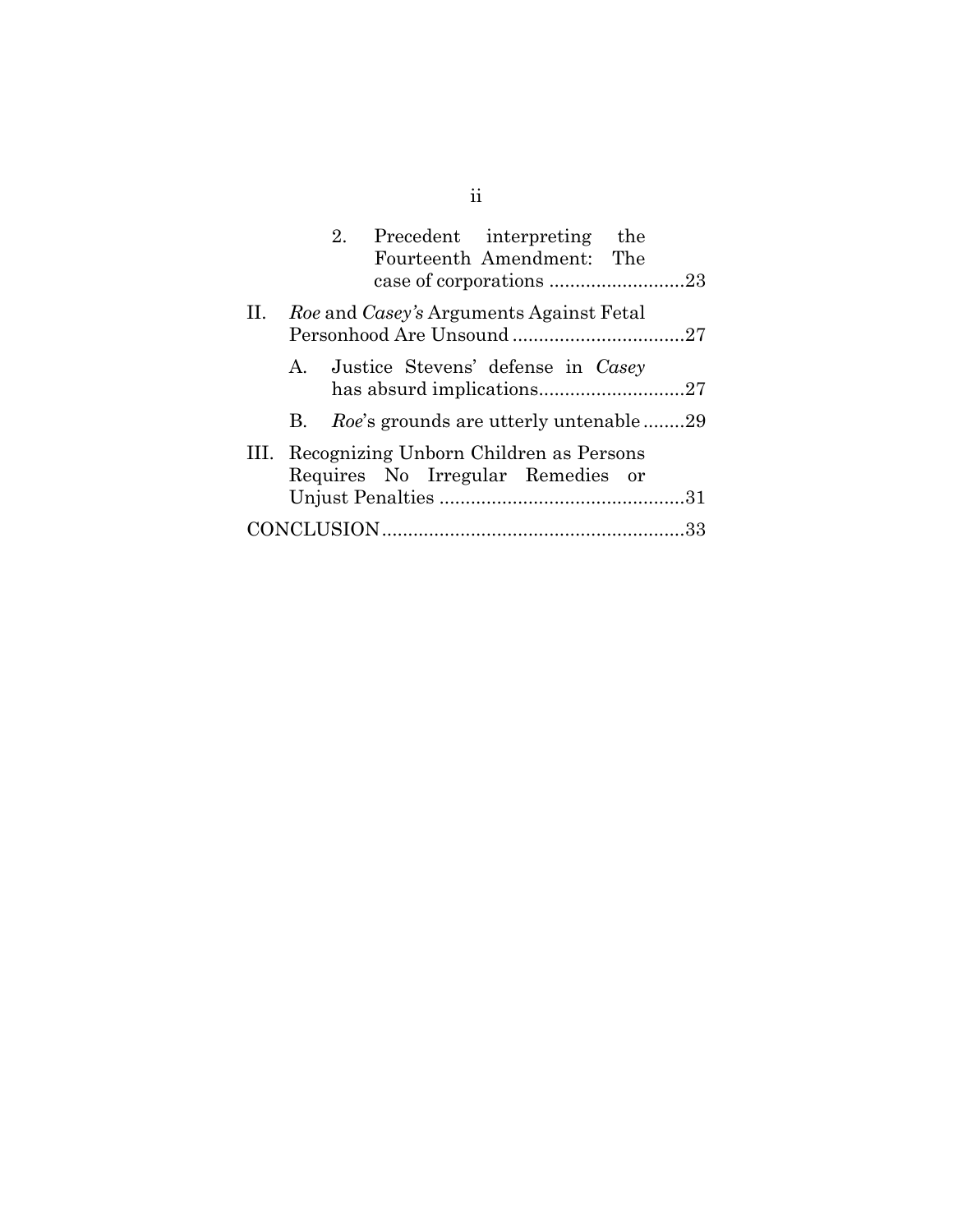# **TABLE OF AUTHORITIES**

**Page(s)**

## **CASES**

<span id="page-3-0"></span>

| Barr v. Am. Association of Political<br>Consultants, Inc.         |
|-------------------------------------------------------------------|
| Bartemeyer v. Iowa,                                               |
| Beale v. Beale,                                                   |
| Botsford v. O'Conner,                                             |
| Bradwell v. State,                                                |
| City of Boerne v. Flores,                                         |
| The Civil Rights Cases,                                           |
| Commonwealth v. Parker,<br>50 Mass. (9 Metcalf) 263 (1845) 16, 21 |
| Crawford v. Washington,                                           |
| Dietrich v. Inhabitants of Northampton,                           |
| District of Columbia v. Heller,                                   |
| Doe v. Clarke,                                                    |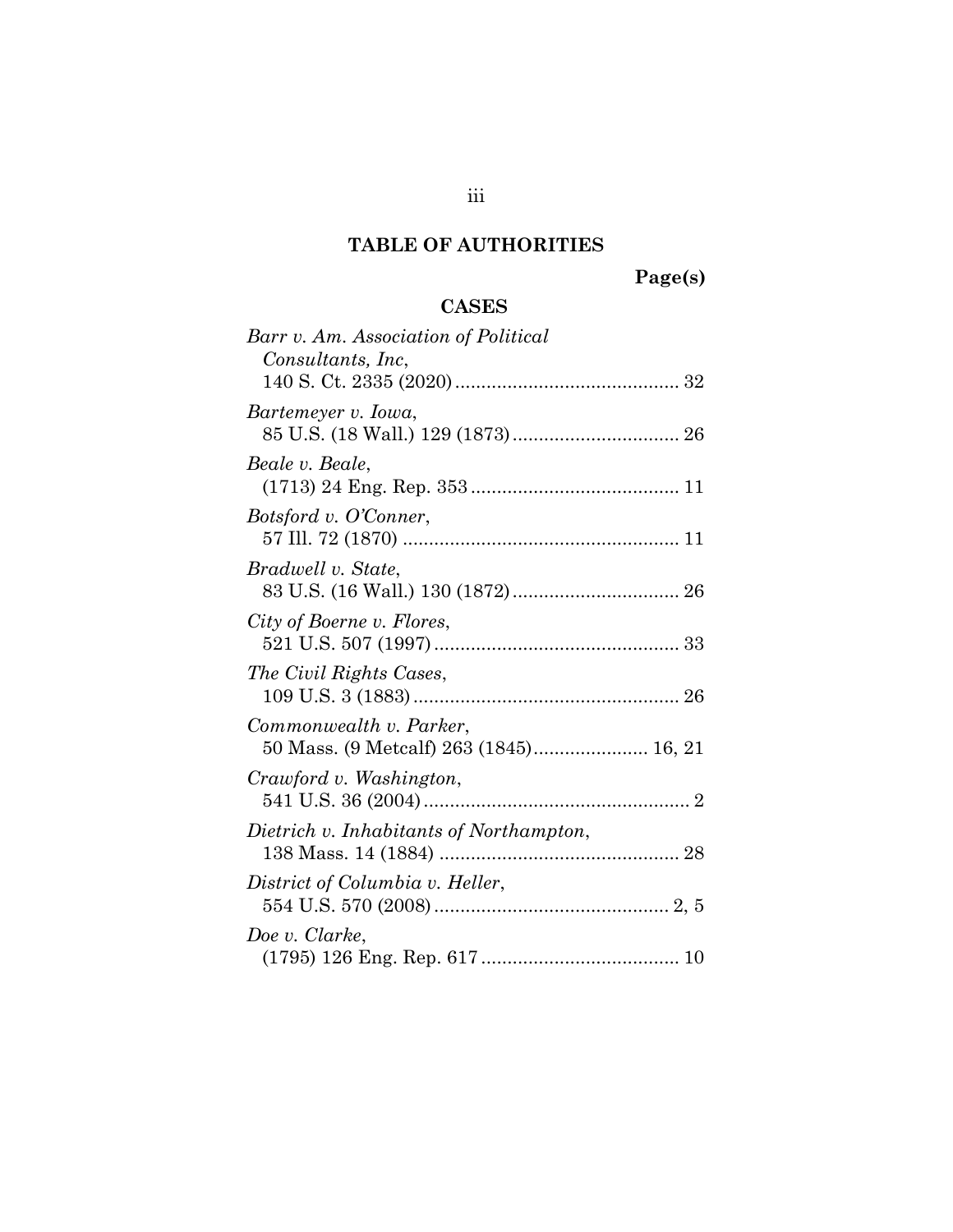| Doe v. Scott,                        |
|--------------------------------------|
|                                      |
| Garza v. Hargan,                     |
|                                      |
| Hall v. Hancock,                     |
|                                      |
| <i>Insurance Co v. New Orleans,</i>  |
|                                      |
| Kelly v. Gregory,                    |
|                                      |
| McDonald v. City of Chicago,         |
|                                      |
| Millar v. Turner,                    |
|                                      |
| Mills v. Commonwealth,               |
|                                      |
| Morrow v. Scott,                     |
|                                      |
| Pembina Consolidated Silver Mining & |
| Milling Co. v. Pennsylvania,         |
|                                      |
| People v. Liberta,                   |
|                                      |
| Planned Parenthood of Southeastern   |
| Pennsylvania v. Casey,               |
|                                      |
| R v. Sims,                           |
| (1601) 75 Eng. Rep. 1075  31, 32     |
| $R$ v. Wycherley,                    |
|                                      |

iv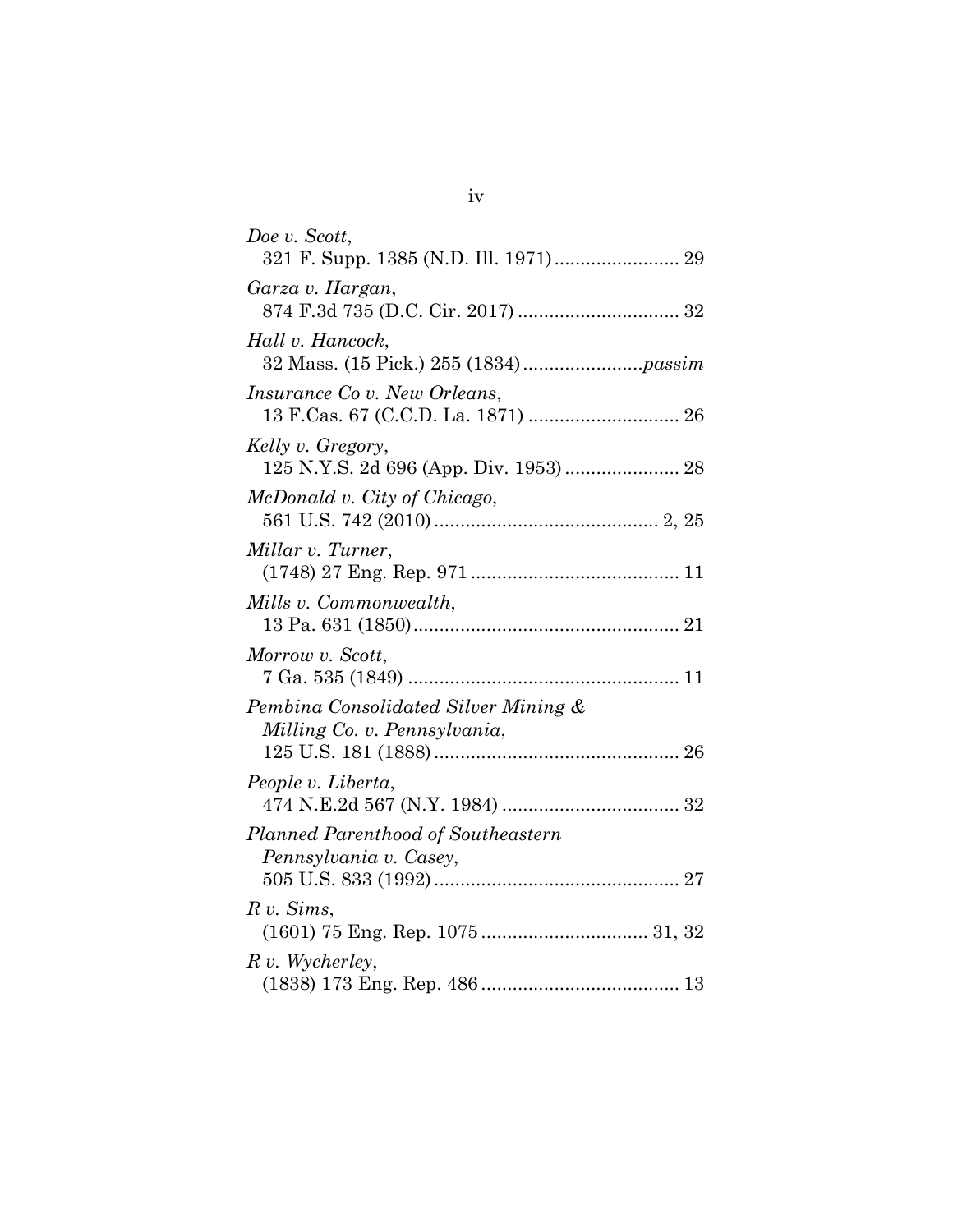| Raleigh Fitkin-Paul Morgan Memorial        |
|--------------------------------------------|
| Hospital & Ann May Memorial Foundation     |
| v. Anderson,                               |
|                                            |
| Rex v. Phillips,                           |
|                                            |
| Roe v. Wade,                               |
|                                            |
| Santa Clara County v. Southern Pacific     |
| Railroad Co.,                              |
|                                            |
| The Slaughter-House Cases,                 |
|                                            |
| State v. Cooper,                           |
| 22 N.J.L. (2 Zab.) 52 (1849)  16, 17       |
| State v. Moore,                            |
|                                            |
| Steinberg v. Brown,                        |
|                                            |
|                                            |
| Strauder v. West Virginia,                 |
|                                            |
| Thornburgh v. American College of          |
| Obstetricians & Gynecologists,             |
|                                            |
| Trustees of Dartmouth College v. Woodward, |
| 17 U.S. (4 Wheat.) 518 (1819) 24, 25       |
| Vacco v. Quill,                            |
|                                            |
| <i>Wallis v. Hodson,</i>                   |
|                                            |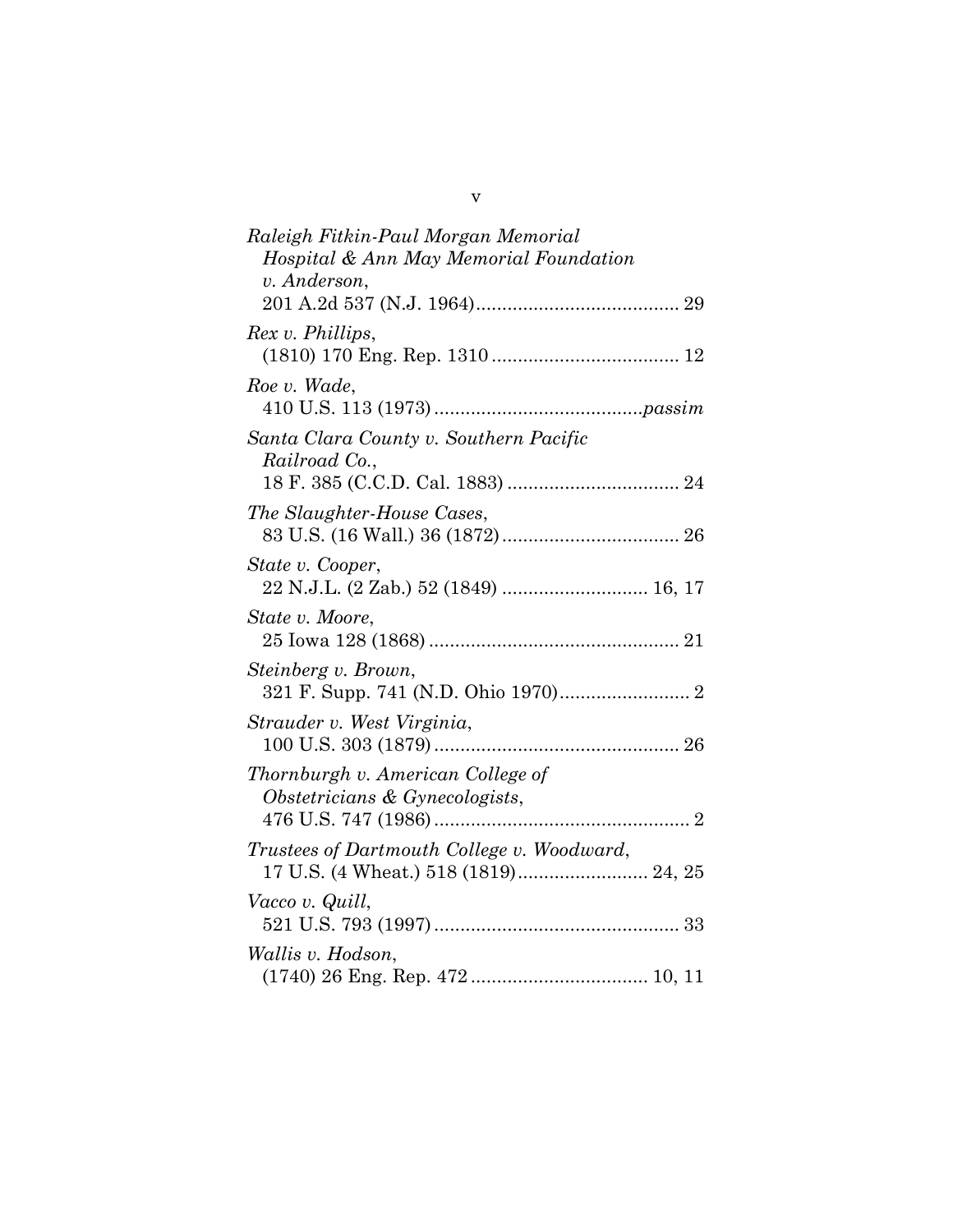# **CONSTITUTION AND STATUTES**

| Act of Apr. 28, 1868, ch. 430,                                                      |
|-------------------------------------------------------------------------------------|
| Act of Aug. 6, 1868, ch. 1637, no. 13, ch. 3<br>$\S\S 10-11$ , ch. 8, $\S\S 9-11$ , |
| Act of Feb. 23, 1866,<br>1866 ALA. PEN. CODE, tit. 1, ch. 5, § 64  23               |
| Act of Feb. 28, 1867,                                                               |
| Act of Jan. 19, 1872,                                                               |
| Act of Mar. 3, 1899, ch. 429, tit. 1, ch. 2, § 8,                                   |
| Act of May 6, 1869, ch. 631,                                                        |
| Act of Nov. 21, 1867, no 57,                                                        |
| An Act to Punish Unlawful Attempts to<br>Cause Abortion, ch. 27,                    |
|                                                                                     |

## **OTHER AUTHORITIES**

| 5 TRANSACTIONS OF THE MAINE MEDICAL     |  |
|-----------------------------------------|--|
|                                         |  |
| 12 TRANSACTIONS OF THE AMERICAN MEDICAL |  |
|                                         |  |
|                                         |  |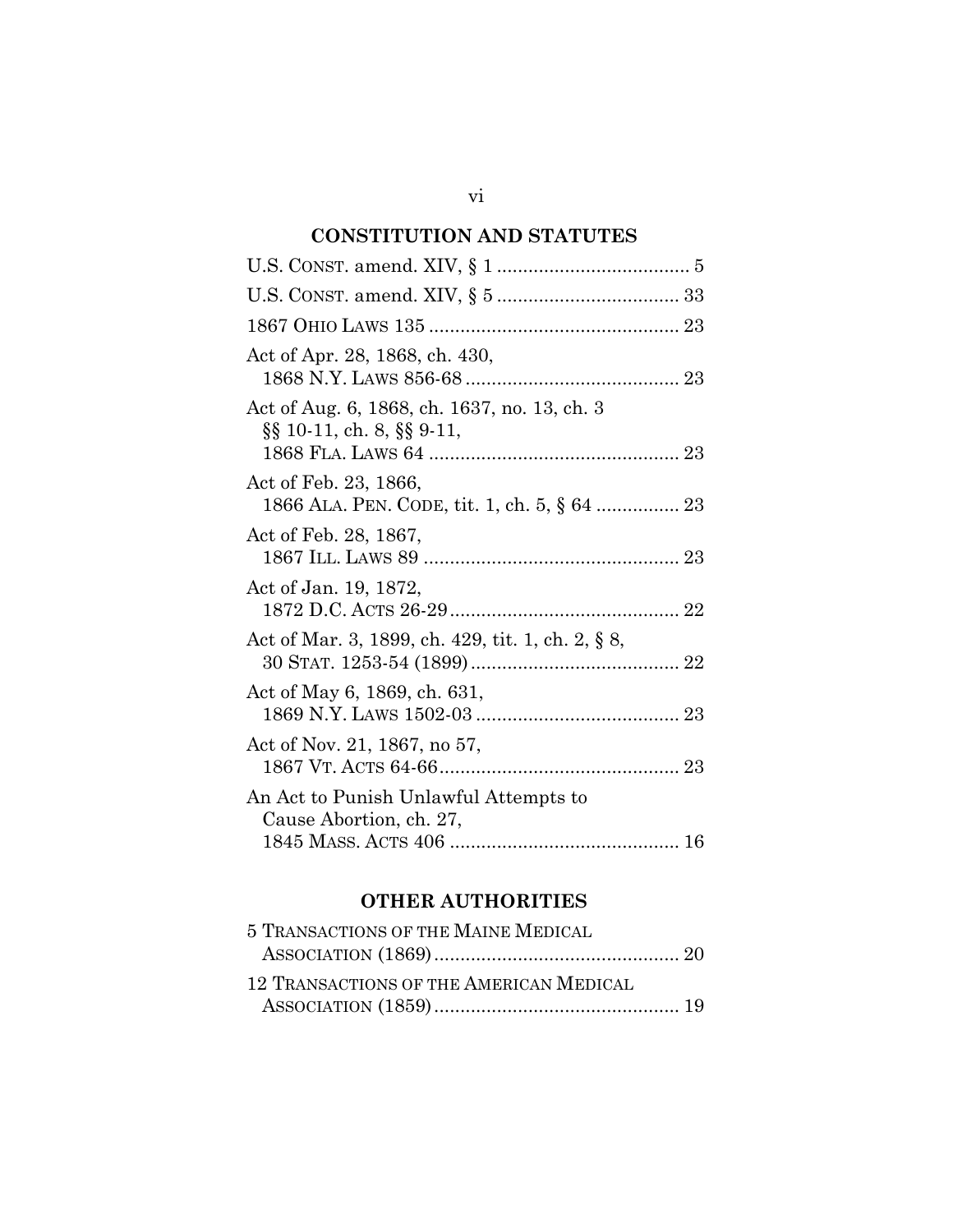| <i>Black's Law Dictionary</i> (11th ed. 2019)  11                                                                        |
|--------------------------------------------------------------------------------------------------------------------------|
| BRACTON ON THE LAWS AND CUSTOMS OF<br>ENGLAND (Thorne trans., 1968) 13, 15                                               |
| CONG. GLOBE, 39th Cong., 1st Sess. 1118                                                                                  |
| EPHRAIM CHAMBERS, CYCLOPAEDIA (1728)  13                                                                                 |
| FRANCIS WHARTON, A TREATISE ON THE<br>CRIMINAL LAW OF THE UNITED STATES<br>(1846), (2d ed. 1852), (6th ed. 1868)  13, 20 |
| GERMAIN GRISEZ, ABORTION: THE MYTHS, THE<br>REALITIES, AND THE ARGUMENTS (1970) 30                                       |
| J.P. BISHOP, COMMENTARIES ON THE<br>CRIMINAL LAW § 386 (2d ed. 1858) 20                                                  |
| James S. Witherspoon, Reexamining Roe:<br>Nineteenth-Century Abortion Statutes and<br>the Fourteenth Amendment,          |
| JOHN FINNIS, AQUINAS: MORAL, POLITICAL<br>AND LEGAL THEORY (1998) 12, 19                                                 |
| John Finnis, Born and Unborn: Answering<br>Objections to Constitutional Personhood,                                      |
| JOHN KEOWN, ABORTION, DOCTORS, AND THE                                                                                   |
| JOHN T. NOONAN, THE MORALITY OF                                                                                          |
| JOSEPH W. DELLAPENNA, DISPELLING THE<br>MYTHS OF ABORTION HISTORY (2006)  21, 30, 31                                     |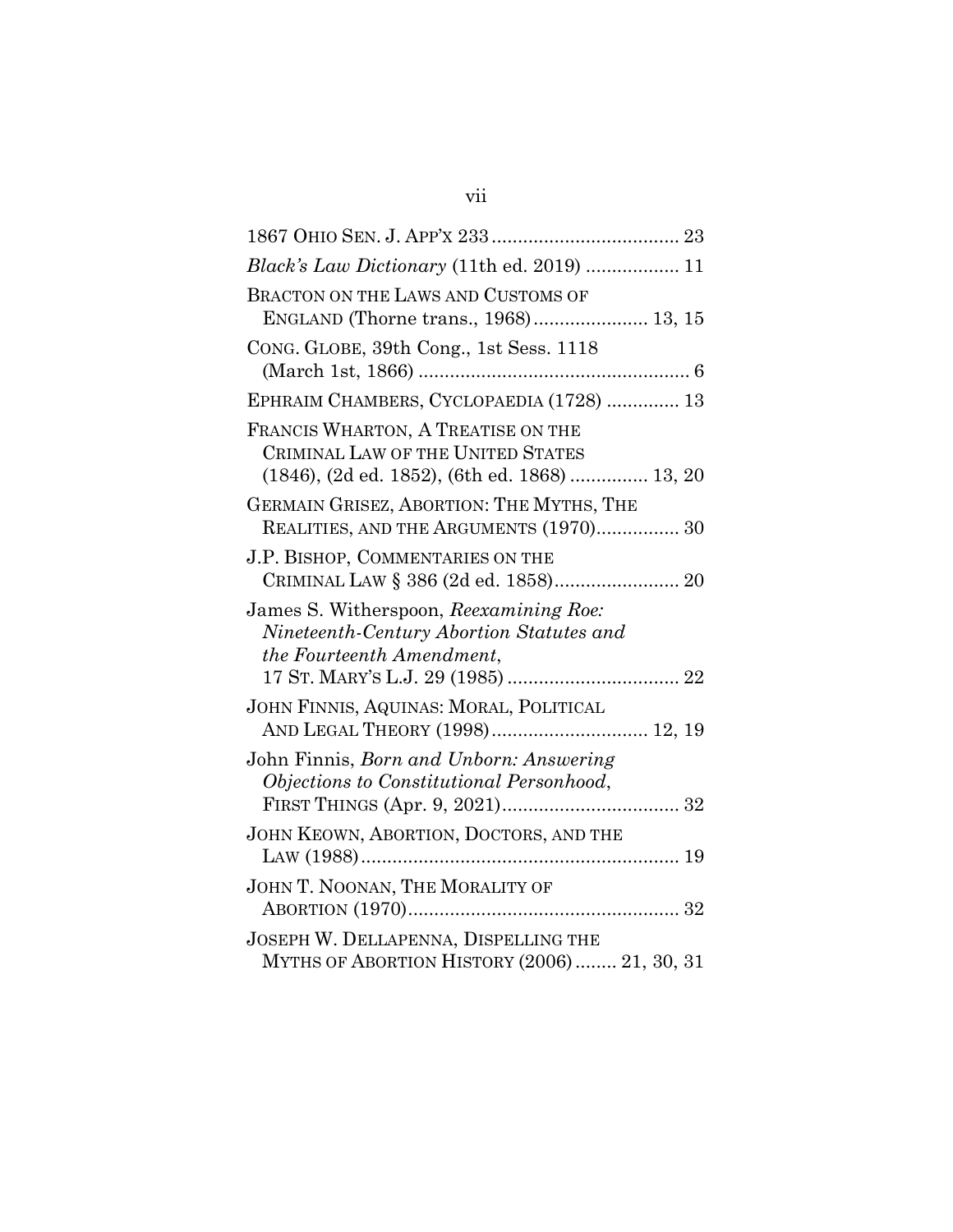| Joshua J. Craddock, Protecting Prenatal                                                                                                                      |  |
|--------------------------------------------------------------------------------------------------------------------------------------------------------------|--|
| Persons: Does the Fourteenth Amendment                                                                                                                       |  |
| Prohibit Abortion?,                                                                                                                                          |  |
| 40 HARV. J.L. & PUB. POL'Y 539 (2017) 29, 30                                                                                                                 |  |
| John D. Gorby, The "Right" to an Abortion,<br>the Scope of Fourteenth Amendment<br>Personhood, and the Supreme Court's Birth<br>Requirement,                 |  |
|                                                                                                                                                              |  |
| Kurt T. Lash, <i>Enforcing the Rights of Due</i><br>Process: The Original Relationship between<br>the Fourteenth Amendment and the 1866<br>Civil Rights Act, |  |
| MATTHEW HALE, HISTORY OF THE PLEAS OF                                                                                                                        |  |
| Michael S. Paulsen, The Plausibility of<br>Personhood,                                                                                                       |  |
| Robert M. Byrn, An American Tragedy: The<br>Supreme Court on Abortion,                                                                                       |  |
| 41 FORDHAM L. REV. 807 (1973) 28                                                                                                                             |  |
| T.R BECK & J.B. BECK, ELEMENTS OF<br>MEDICAL JURISPRUDENCE (1823)  18, 19                                                                                    |  |
| THOMAS PERCIVAL, MEDICAL ETHICS<br>(Chauncey D. Leake ed., 1975) (1803) 19                                                                                   |  |
| WILLIAM BLACKSTONE, COMMENTARIES ON                                                                                                                          |  |
| WILLIAM GUY, PRINCIPLES OF MEDICAL<br>JURISPRUDENCE (1st Am. ed. 1845)  18                                                                                   |  |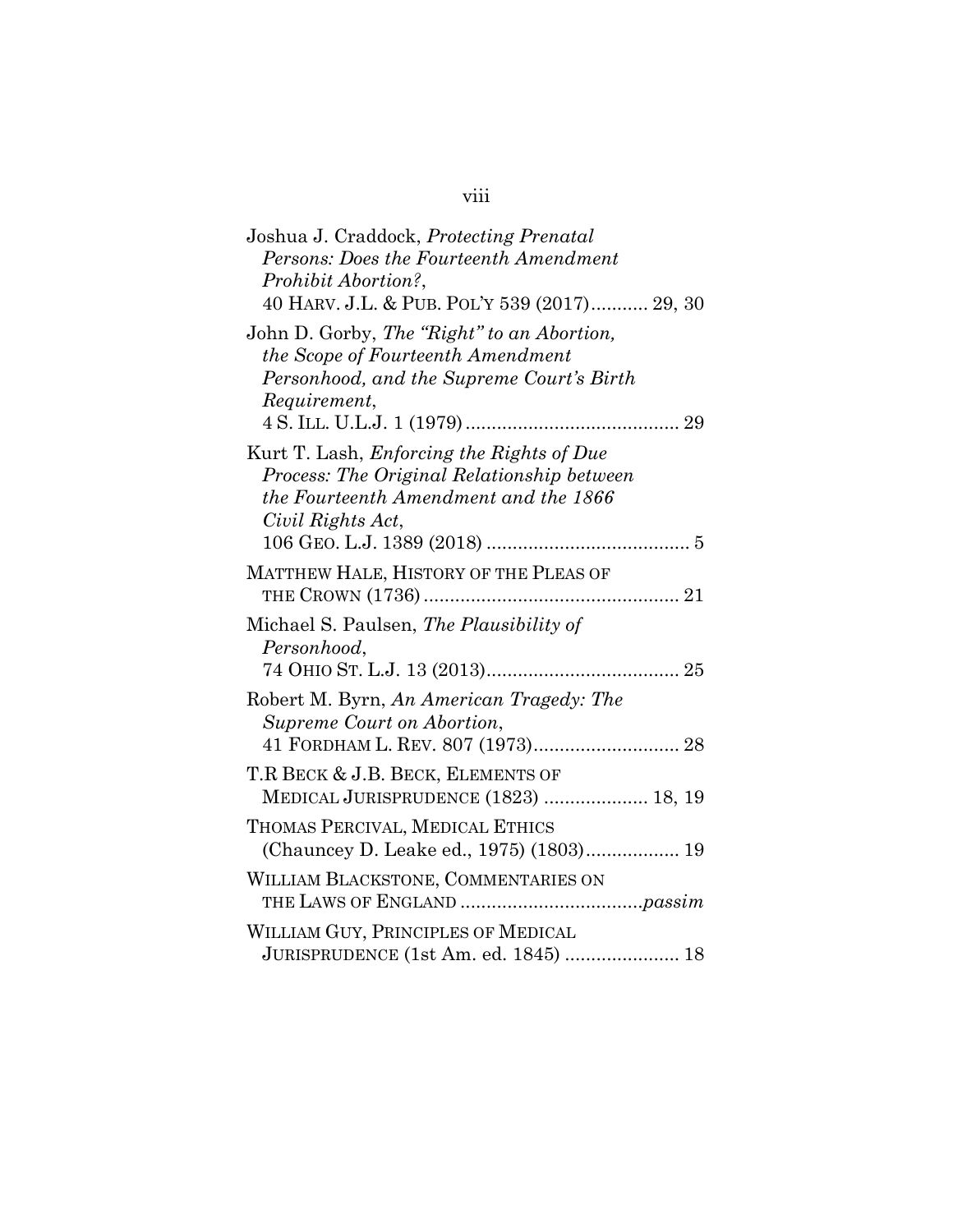## **INTEREST OF** *AMICI CURIAE***<sup>1</sup>**

<span id="page-9-0"></span>John M. Finnis (LL.B., University of Adelaide; D.Phil., University of Oxford) is Emeritus Professor of Law and Legal Philosophy in the University of Oxford and Emeritus Biolchini Family Professor of Law (1995-2020) at the University of Notre Dame. Robert P. George (B.A., Swarthmore College; J.D., M.T.S., Harvard University; D.Phil., B.C.L., D.C.L. and D.Litt., University of Oxford) is McCormick Professor of Jurisprudence at Princeton University. Affiliations are for identification purposes.

*Amici* are scholars of jurisprudence and constitutional law and have published on moral and legal questions regarding abortion, the right to life, legal personality, and the identity and nature of human persons from their earliest stages of existence.

<sup>&</sup>lt;sup>1</sup> The parties have consented to this brief's filing. No counsel for a party authored any part of this brief, nor has any person or entity funded this brief's preparation or submission. The Witherspoon Institute paid for printing.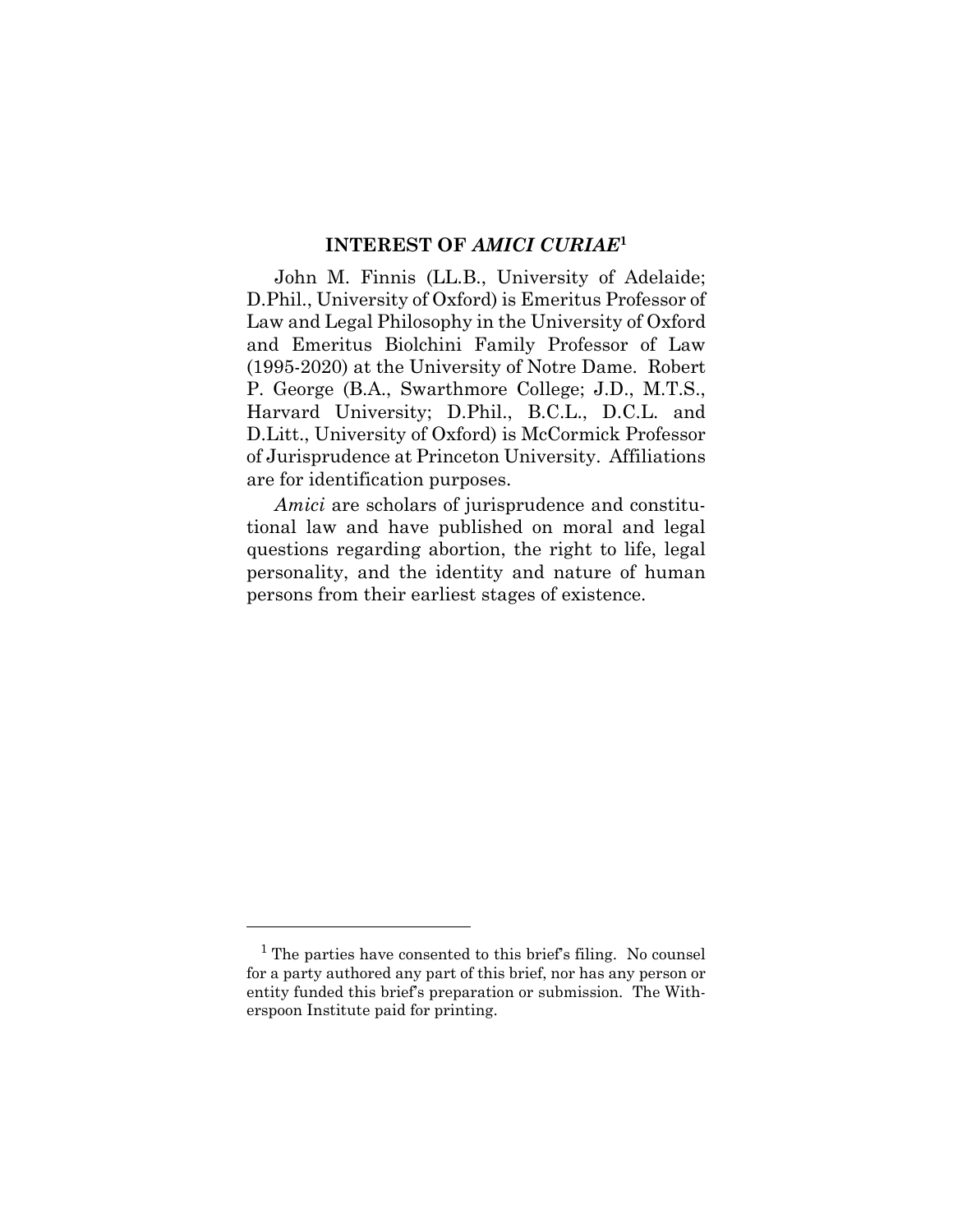#### **INTRODUCTION**

<span id="page-10-0"></span>*Roe v. Wade* conceded that if, as Texas there argued, "the fetus is a 'person' within the language and meaning of the Fourteenth Amendment," the case for a constitutional right to abortion "collapses."<sup>2</sup> But then the Court hurdled over text and history to an error-strewn denial that unborn human beings are persons under the Amendment.

Scholarship exposing those errors clears the ground for a reexamination of Texas's position in *Roe*. While recalling that scholarship, this brief sheds fresh light on the Amendment's original public meaning, focusing on common-law history (including primary material) that previous scholarship has not adequately noted or explored. That history proves prohibitions of elective abortions constitutionally obligatory because unborn children are *persons* within the original public meaning of the Fourteenth Amendment's Due Process and Equal Protection Clauses.

## **SUMMARY OF ARGUMENT**

<span id="page-10-1"></span>The originalist case for holding that unborn children are persons is *at least* as richly substantiated as the case for the Court's recent landmark originalist rulings.<sup>3</sup> The sources marshalled in such decisions—

<sup>2</sup> *Roe v. Wade*, 410 U.S. 113, 156-57 (1973); *see also Thornburgh v. Am. Coll. of Obstetricians & Gynecologists*, 476 U.S. 747, 779 (1986) (Stevens, J., concurring). Both *Roe* and Texas overlooked a three-judge district court's cogent defense of fetal constitutional personhood in *Steinberg v. Brown*, 321 F. Supp. 741, 746-47 (N.D. Ohio 1970).

<sup>3</sup> *See*, *e.g.*, *McDonald v. City of Chicago*, 561 U.S. 742 (2010); *District of Columbia v. Heller*, 554 U.S. 570 (2008); *Crawford v. Washington*, 541 U.S. 36 (2004).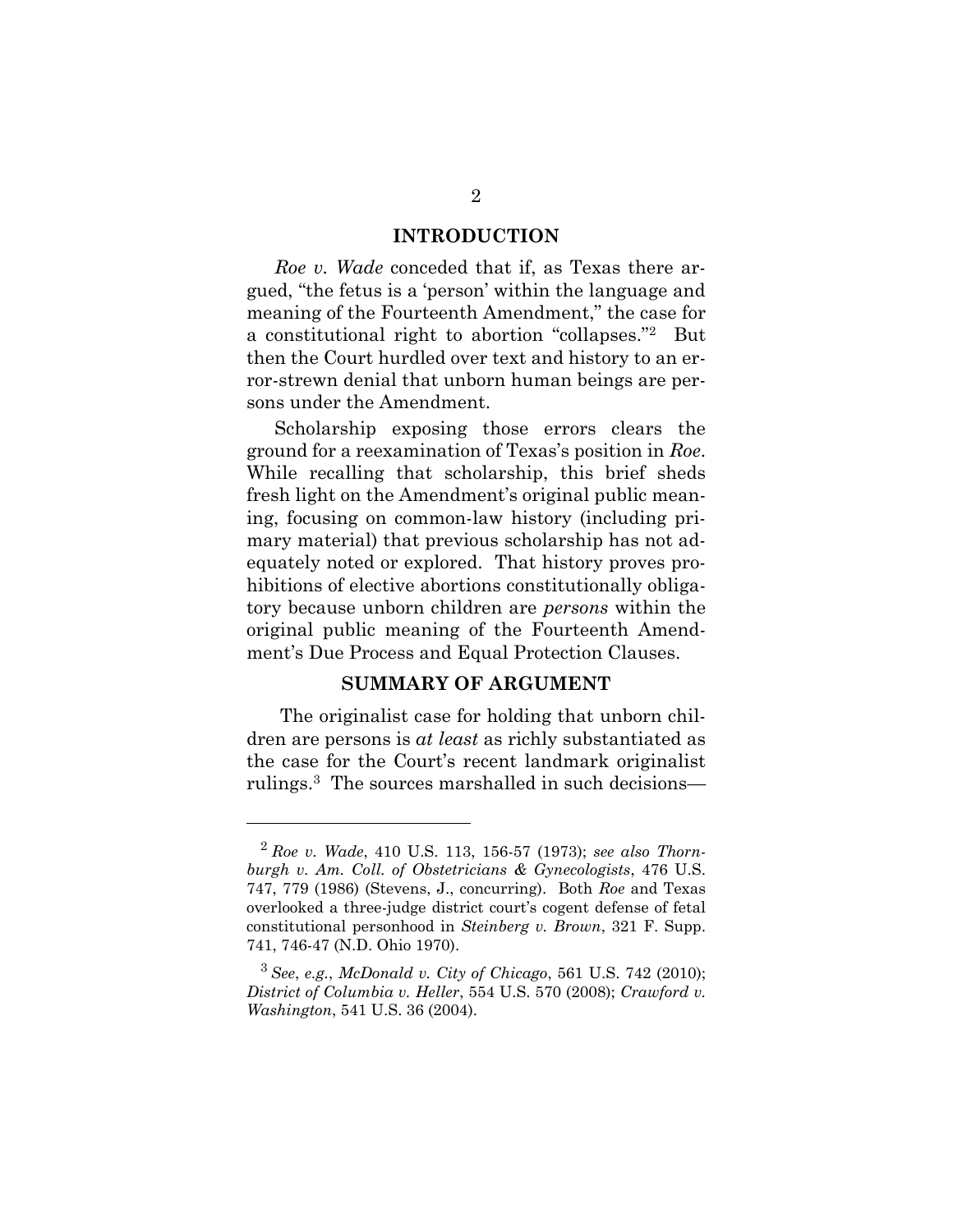text, treatises, common-law and statutory backdrop, and early judicial interpretations—here point in a single direction.

*First*, the Fourteenth Amendment, like the Civil Rights Act of 1866 it was meant to sustain, codified equality in the fundamental rights of persons—including life and personal security—as these were expounded in Blackstone's *Commentaries* and leading American treatises. The *Commentaries*' exposition *began* with a discussion (citing jurists like Coke and Bracton) of unborn children's rights as persons across many bodies of law. Based on these authorities and landmark English cases, state high courts in the years before 1868 declared that the unborn human being throughout pregnancy "is a person" and hence, under "civil and common law," "to all intents and purposes a child, as much as if born."<sup>4</sup>

From the earliest centuries at common law, (1) abortion at any stage was to "no lawful purpose," and functioned as a kind of inchoate felony for felonymurder purposes, and (2) post-"quickening" abortion was an *indictable* offense. By the 1860s, the "quickening" line for indictments had been abandoned because science had shown that a distinct human being begins at conception. Obsolete limits to the common law's criminal-law protection of the unborn were swept away by a cascade of statutes in a strong majority of states leading up to the Amendment's ratification.

In the 1880s, this Court reckoned corporations "person[s]" under the Equal Protection and Due Pro-

<sup>4</sup> *Hall v. Hancock*, 32 Mass. (15 Pick.) 255, 257-58 (1834).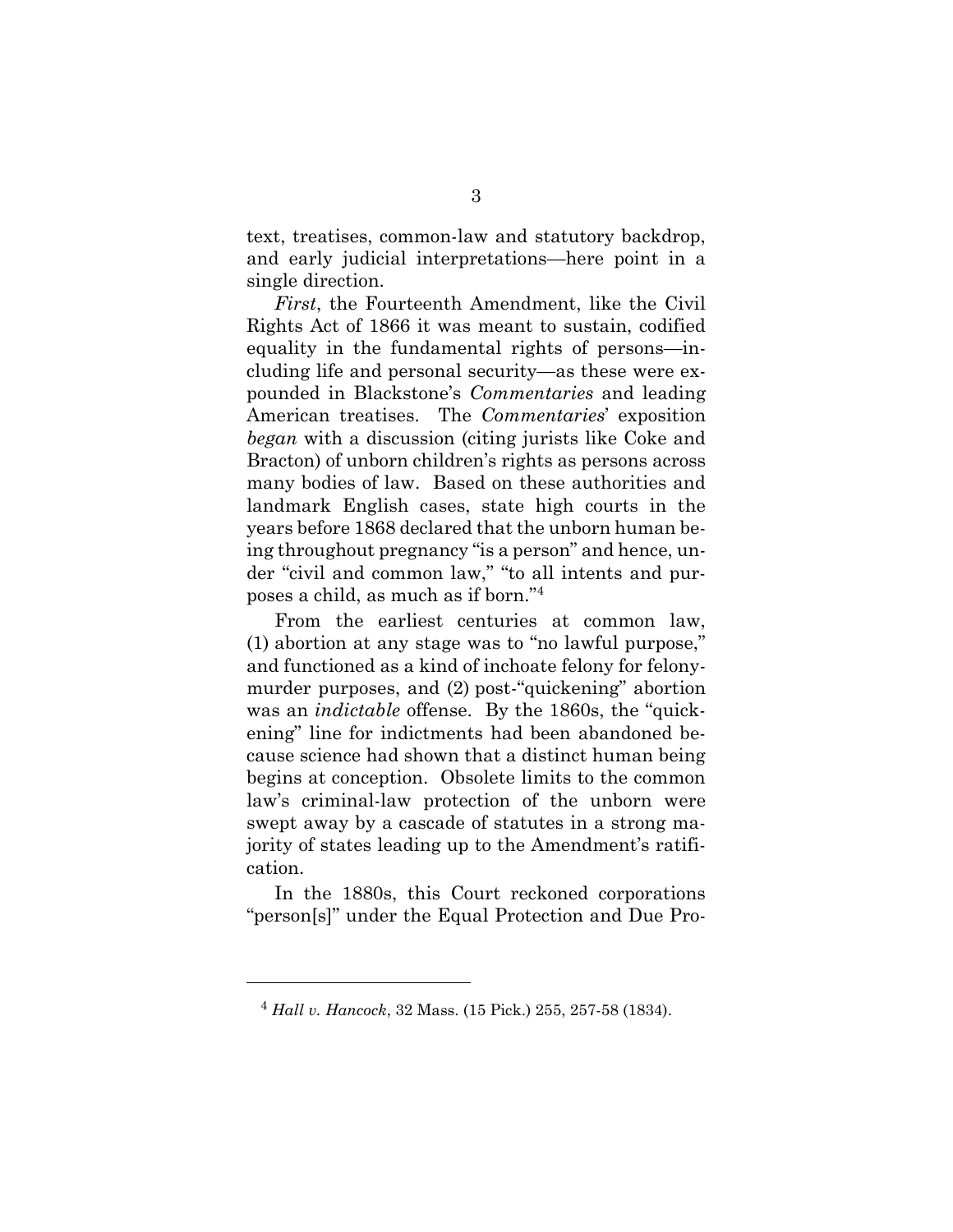cess Clauses. The rationale—a canon of interpretation first expounded by Chief Justice Marshall and central to originalism today—itself blocks any analytic path to excluding the unborn. Indeed, the originalist case for including the unborn is much stronger than for corporations.

These textual and historical points show that among the legally informed public of the time, the meaning of "any person"—in a provision constitutionalizing the equal basic rights of persons—plainly encompassed unborn human beings.

*Second*, the only counterarguments by any Justice—and by the sole, widely discredited writer cited in *Roe—*rest on groundless extrapolations and plain historical falsehoods exposed in scholarship and still unanswered.

*Finally*, acknowledging unborn personhood would be consistent with preserving the nation's long tradition of deference toward state policies treating feticide less severely than other homicides, and guarding women's rights to pressing medical interventions that may cause fetal death. Nor would recognizing the unborn require unusual judicial remedies. It would restore protections deeply planted in law until their uprooting in *Roe*.

#### **ARGUMENT**

## <span id="page-12-1"></span><span id="page-12-0"></span>**I. Unborn Children are Constitutional Persons Entitled to Equal Protection of the Laws.**

The Fourteenth Amendment bars States from depriving "*any person* of life" "without due process of law" or denying "to *any person*" "the equal protection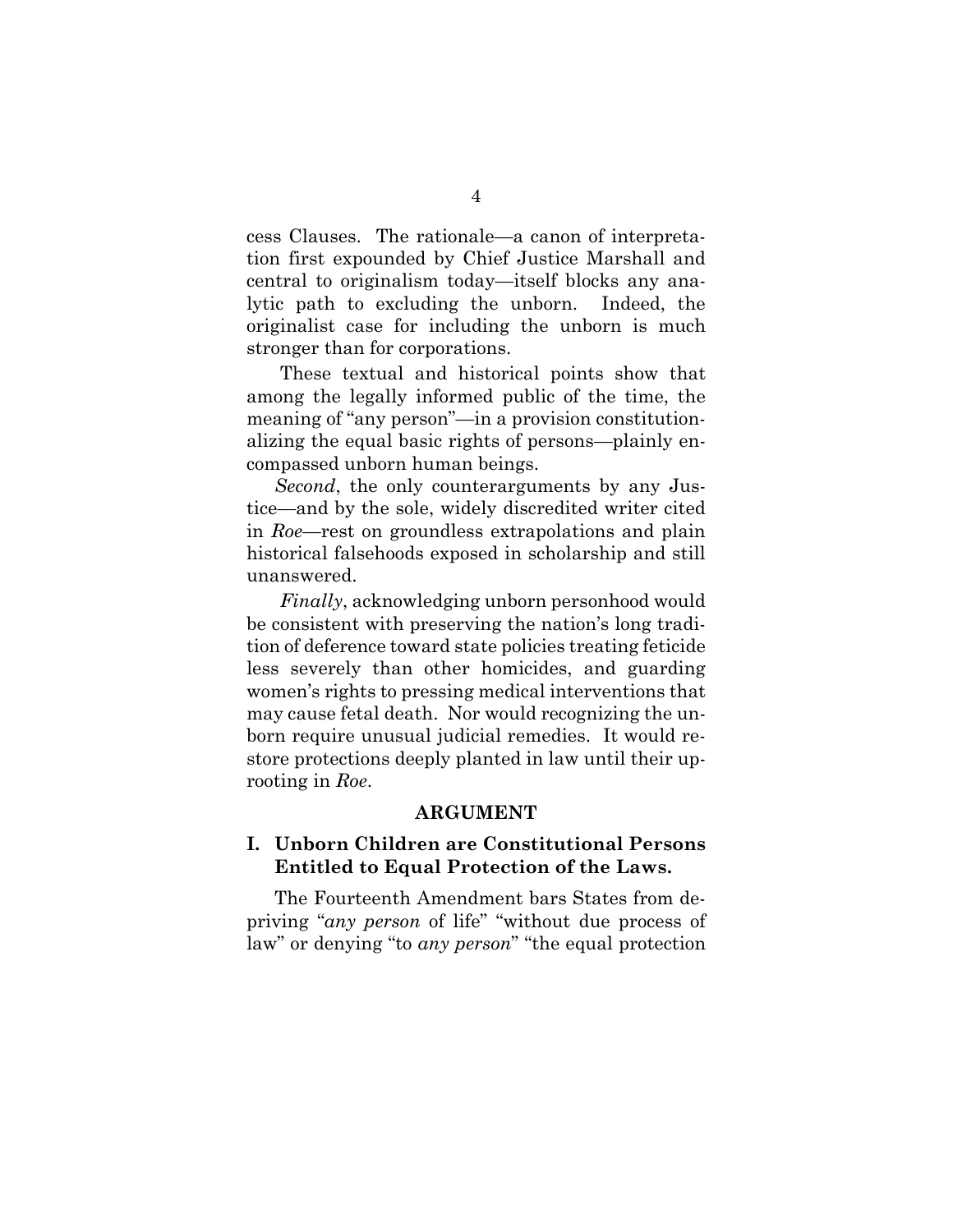of the laws."<sup>5</sup> It was adopted against a backdrop of established common-law principles, legal treatises, and statutes recognizing unborn children as persons possessing fundamental rights.<sup>6</sup>

## <span id="page-13-0"></span>**A. The Common Law Considered Unborn Children To Be Persons.**

Authoritative treatises—including those deployed specifically to support the Civil Rights Act of 1866, which the Fourteenth Amendment aimed to codify<sup>7</sup> prominently acknowledged the unborn as persons. Leading eighteenth-century English cases, later embraced in authoritative American precedents decades before ratification, declared the general principle that unborn humans are rights-bearing persons from conception. And even before a nationwide wave of statutory prohibitions of abortion in the mid-nineteenth century, the common law firmly regarded abortion as an offense from the moment—established by science—when there emerged a new individual member of the human species, a human being.

#### **1. Foundational treatises**

<span id="page-13-1"></span>Blackstone's *Commentaries* expressly taught that unborn human beings are rights-bearing "persons" and contributed enormously to the term's shared legal

 ${}^{5}$  U.S. CONST. amend. XIV,  $\S$  1 (emphasis added).

<sup>6</sup> *Cf. Heller*, 554 U.S. at 605–16 (interpreting original public meaning based on ratification-era treatises, antebellum case law, and Civil War-era legislation).

<sup>7</sup> Congress drafted the Fourteenth Amendment to sustain the Act of 1866. *See* Kurt T. Lash, *Enforcing the Rights of Due Process: The Original Relationship between the Fourteenth Amendment and the 1866 Civil Rights Act*, 106 GEO. L.J. 1389, 1391 (2018).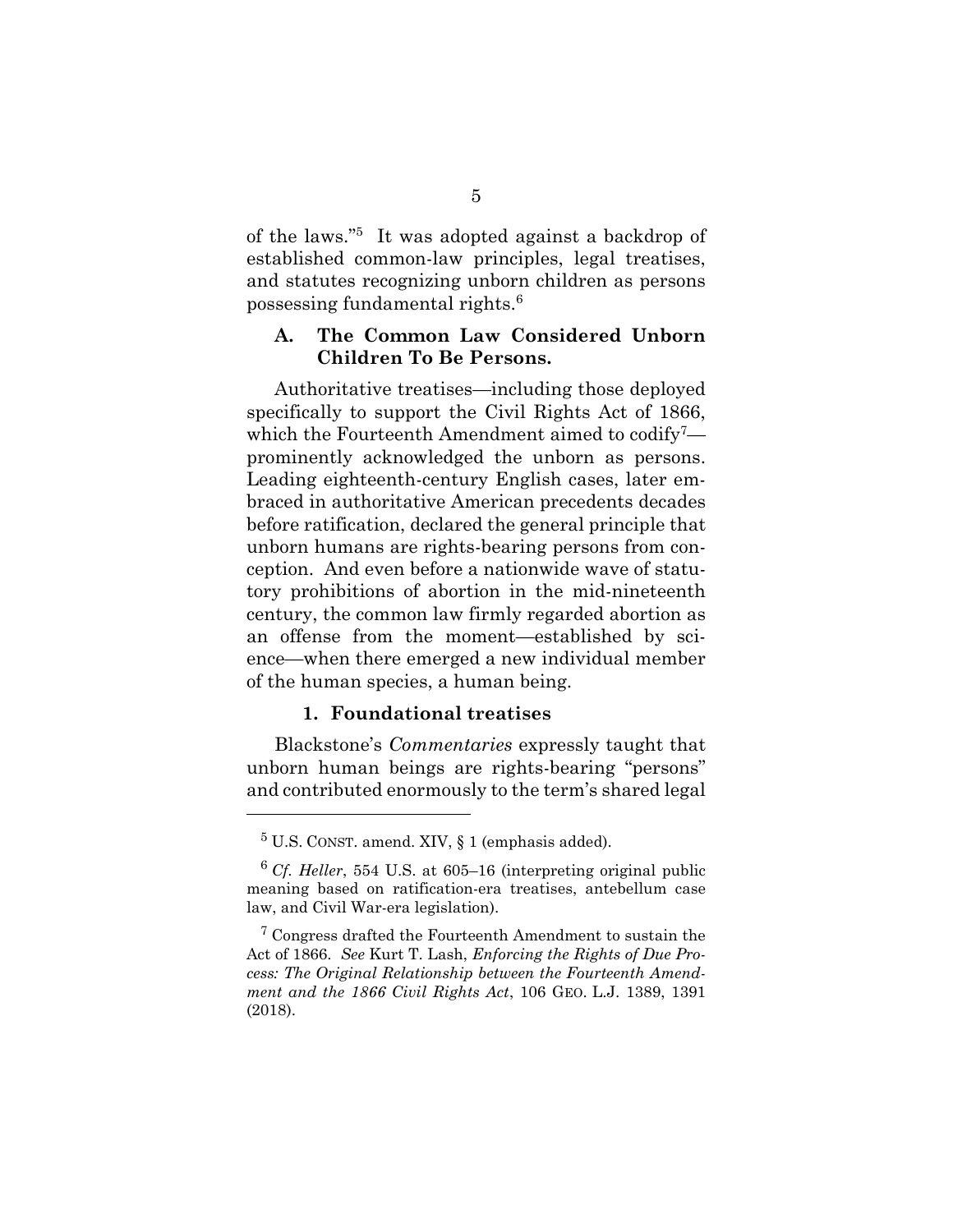meaning in 1776-91 and 1865-68. Little wonder that when House Judiciary Committee Chairman James F. Wilson introduced the Civil Rights Act of 1866, he said:

[T]hese rights … [c]ertainly … must be as comprehensive as those which belong to Englishmen…. Blackstone classifies them … as follows: 1. The right of personal security ... great fundamental rights ... the inalienable possession of both Englishmen and Americans ....<sup>8</sup>

Wilson was quoting Blackstone's *Commentaries*' first Book, "Of the Rights of Persons," and its first Chapter, "Of the Absolute Rights of Individuals." Wilson observed approvingly that the leading American treatise on common law—Kent's *Commentaries*—explicitly adopted Blackstone's categorization of these rights and description of them as "absolute"—natural to human beings.<sup>9</sup>

<span id="page-14-0"></span>Blackstone's analysis, presented as uncontroverted and familiar to Wilson's listeners in Congress, begins with the "right of personal security"—"a person's legal and uninterrupted enjoyment of his life, his limbs, his body, his health ...." And Blackstone's unfolding of this right of persons opens *immediately* 

<sup>8</sup> CONG. GLOBE, 39th Cong., 1st Sess. 1118 (March 1st, 1866).

<sup>9</sup> *Id.* at 1118 col iii; *see also* 1 WILLIAM BLACKSTONE, COMMEN-TARIES ON THE LAWS OF ENGLAND \*123 ("[A]bsolute rights" are those that "would belong to their persons merely in a state of nature, and which every man is entitled to enjoy[.]"). Blackstone uses "man" synonymously with "human being."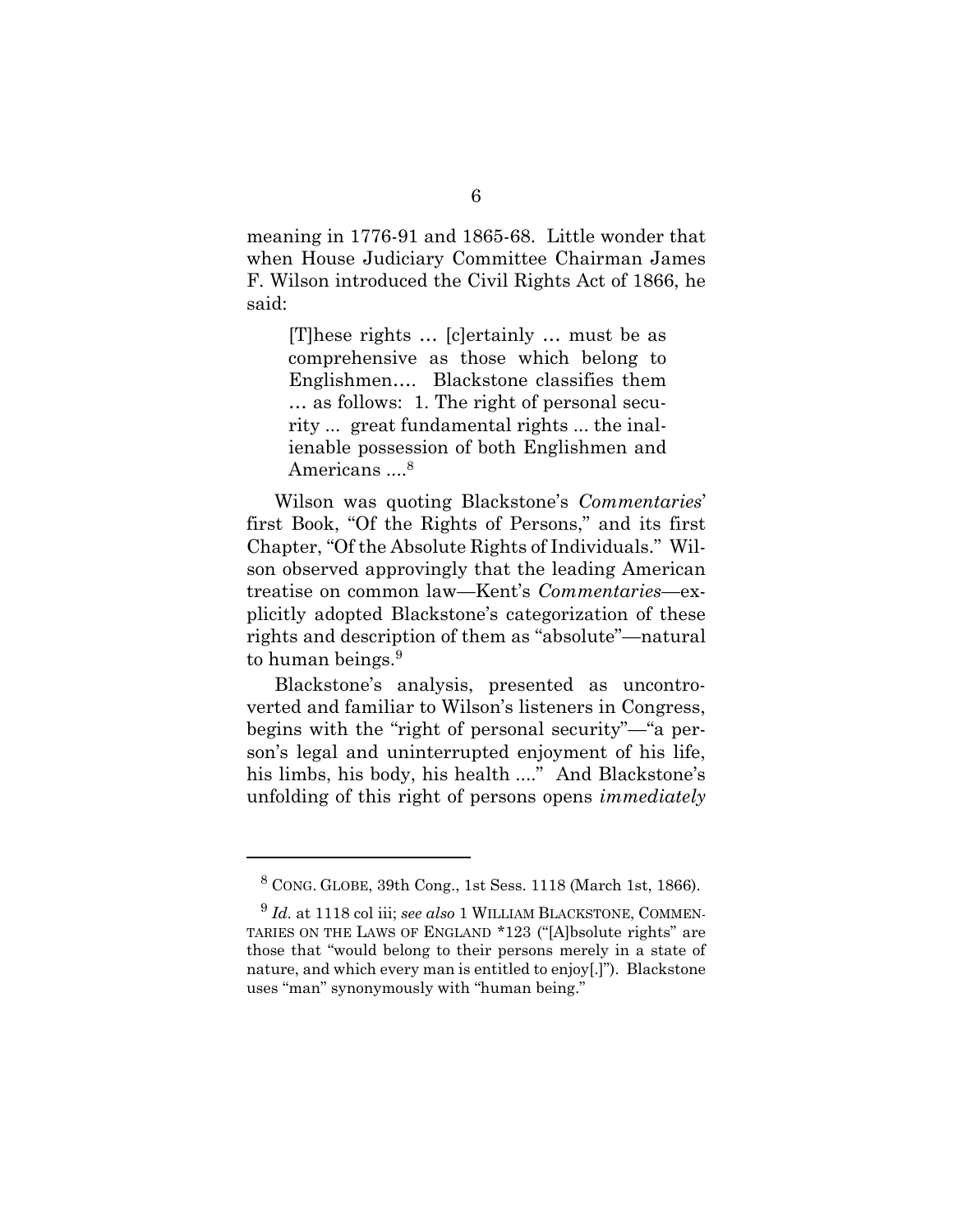after Wilson's quotation with *two paragraphs* about the rights of the unborn:

1. Life is the immediate gift of God, a right inherent by nature in every individual; and it begins in contemplation of law as soon as an infant is able to stir in the mother's womb. $^{10}$ 

This paragraph continues with two sentences about a shift or ambiguity in *criminal law* about homicide and abortion, addressed below.<sup>11</sup> Then comes Blackstone's second paragraph on unborn children's rights:

An infant *in ventre sa mere*, or in the mother's womb, is supposed in law to be born for many purposes. It<sup>12</sup> is capable of having a legacy, or a surrender of a copyhold estate, made to it. It may have a guardian assigned to it; and it is enabled to have an estate limited to its use, and to take afterwards by such limitation, as if it were then actually born. And in this point the civil law agrees with ours.<sup> $013$ </sup>

l

<sup>10</sup> BLACKSTONE, *supra* note [9,](#page-14-0) at \*129-30.

<sup>11</sup> *See infra* section I.A.3.

<sup>12</sup> Blackstone uses "it" of born children as well as unborn. *See* BLACKSTONE, *supra* note [9](#page-14-0), at \*301 ("…the child, by reason of its want of discretion…").

 $13$  *Id.* at \*129-30 (some footnotes omitted). Footnote  $\circ$  reads, translated: "Those who are *in utero* are understood in Civil law to be in the real world, when it is a matter/question of their benefit" (citing Justinian's *Digest* 1.5.26, save the last five words, which in fact give the gist of 1.5.7). Blackstone has cut two words to universalize the principle, which had read: "in *almost* the whole [*toto paene*] of the Civil law."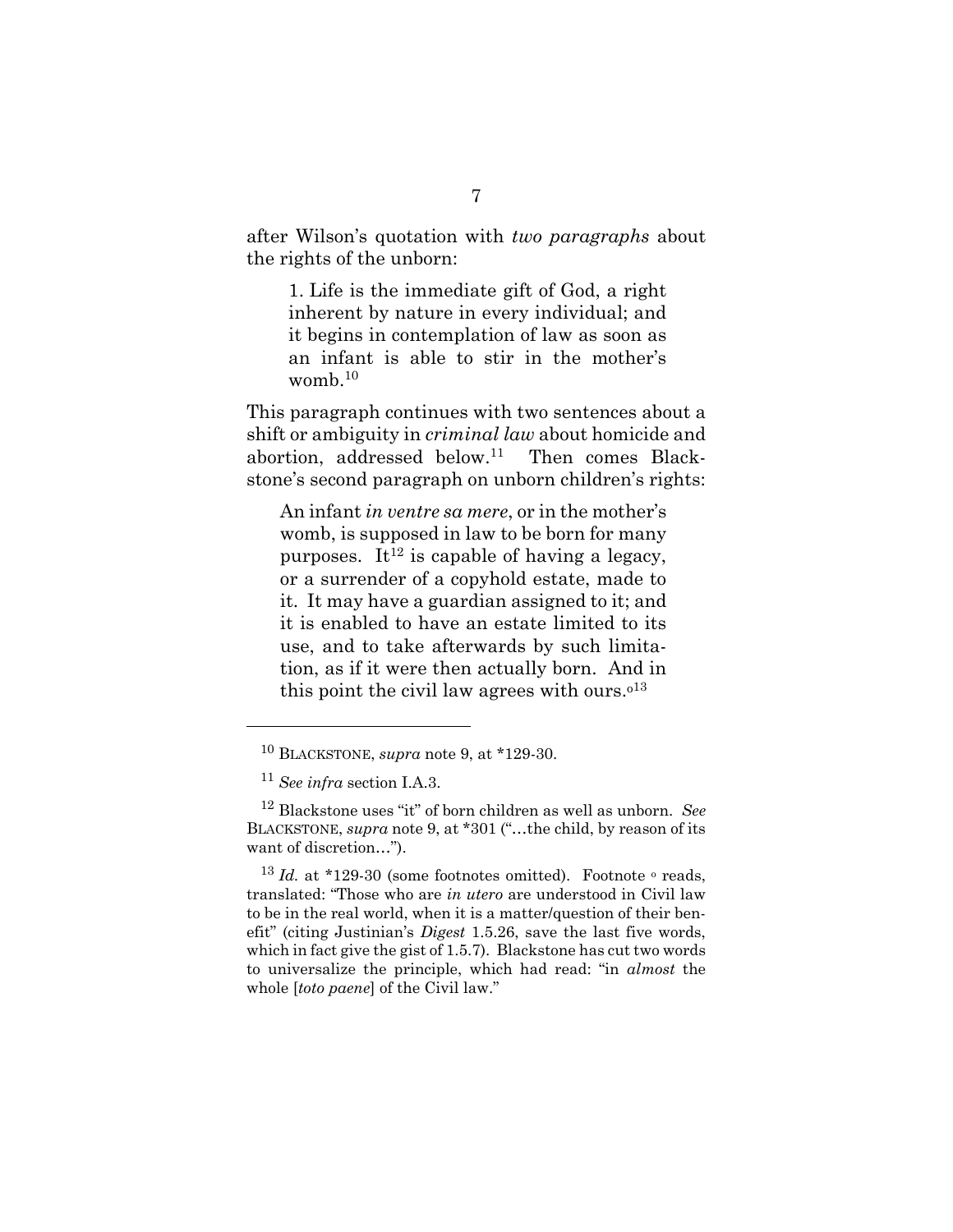These paragraphs merit close attention. The first paragraph's first sentence concerns:

- the natural right of a living individual possessing human nature.<sup>14</sup> Blackstone here points to natural realities calling for legal embodiment, including through
- a doctrine of English common-law criminal law—mentioned immediately given the section's topic, the right to *life*—and what may be inferred from its treatment of natural realities "in contemplation of law."

This last phrase, in Blackstone, signals legal fictions:<sup>15</sup> here a legal doctrine's treatment of the infant's ability "to stir in the womb"<sup>16</sup> as the start of life for some purpose. By following this first paragraph on the criminal law's narrow, defendant-protective conception of homicide (requiring a "stir[ring]," perhaps partly for evidentiary reasons) with a paragraph sketching laws *free* from artificial constraints (benefitting all unborn humans), Blackstone hints that the law of personal rights accommodates more than one "contemplation of law" and may be refined.

"Person" can mean (1) a natural reality signified in our civilization by Boethius's definition ("an individual substance of a rational nature"), closely corre-

<sup>&</sup>lt;sup>14</sup> *See id.* at \*133 ("This natural life" "cannot legally be disposed of or destroyed by any individual…merely upon their own authority."*)*.

<sup>15</sup> *See*, *e.g.*, *id.* at \*270 ("in contemplation of law [the King] is always present in court").

<sup>16</sup> For the phrase, not then a legal term of art, *see infra* note [27.](#page-20-1)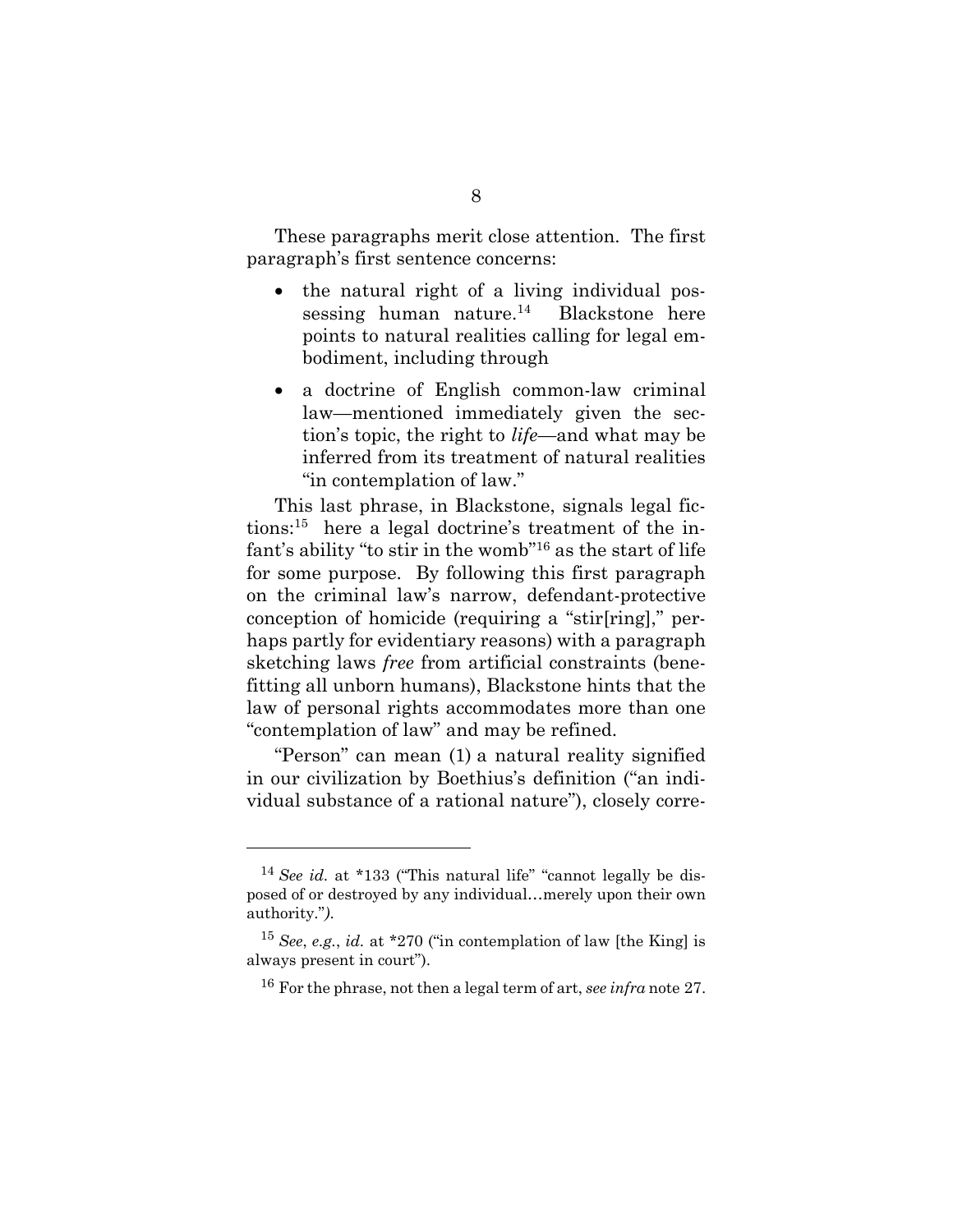sponding to the sense used in this foundational *Commentaries* text,<sup>17</sup> or  $(2)$  a social role signified by the term's root meaning *mask* or *assumed identity*—in which sense the law can deem anything a person (rights-bearing unit).

The Fourteenth Amendment uses "any person" (without qualifiers) paradigmatically in the first sense. Yet the Court, since the  $1880s$ ,<sup>18</sup> has also included corporations within "any person" because the meaning of "person"—in the then-prevailing linguistic-conceptual framework of a legally educated public brought up on the *Commentaries*—linked under "the Law of Persons" both natural and artificial persons.<sup>19</sup>

Blackstone's second paragraph on unborn persons' rights states an even more pervasive common-law doctrine (construing common law broadly to include established equitable principles). Also essential to the legal context and meaning of "any person" in the 1868 Clauses, this doctrine treats the unborn as rights-bearing persons *from conception*, in many fields besides criminal law.

#### **2. English and early state court cases**

<span id="page-17-0"></span>The leading case of *Hall v. Hancock*, <sup>20</sup> which cited many English cases, formulated this doctrine thirtytwo years before the debates on the Civil Rights Act

<sup>17</sup> *See* BLACKSTONE, *supra* not[e 9,](#page-14-0) at \*130 (citing Coke for "reasonable creature"); *id.* at \*300 (using that phrase for human being or person)*.*

<sup>18</sup> *See infra* section I.B.2.

<sup>19</sup> *See, e.g.*, *id.* at \*123, \*467.

 $20$  32 Mass. (15 Pick.) 255 (1834).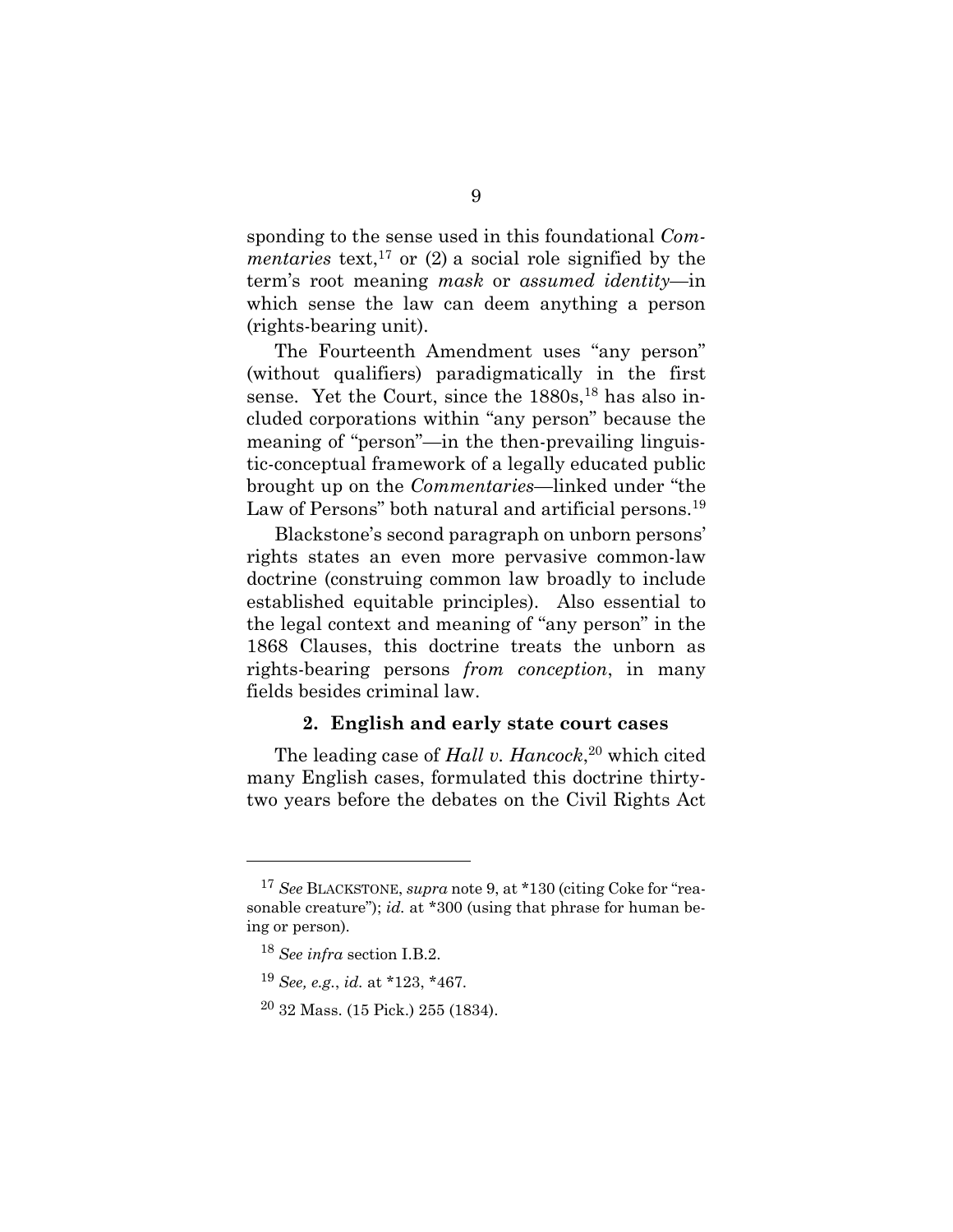of 1866*.* The Massachusetts Supreme Judicial Court ruled unanimously, *per* Chief Justice Shaw:

[A] child is to be considered *in esse* [in being] at a period commencing nine months previously to its birth.... [T]he distinction between a woman being pregnant, and being quick with child, is applicable mainly if not exclusively to criminal cases [and] does not apply to cases of descents, devises and other gifts; and … a child will be considered in being, from conception to the time of its birth in all cases where it will be for the benefit of such child to be so considered....

Lord *Hardwicke* says, in *Wallis v. Hodson*, 21 … that a child *en ventre sa mere* is a person *in rerum naturâ*, so that, both by the … civil and common law, he is to all intents and purposes a child, as much as if born in the [testator's] lifetime....

*Doe v. Clarke*<sup>22</sup> is directly in point[,] stat[ing] as a fixed principle that, wherever [it] would be for his benefit, a child *en ventre sa mere* shall be considered as absolutely born.<sup>23</sup>

This doctrine about the real and legal personhood of the unborn *from conception* was enunciated by an esteemed state chief justice not as a technical rule for one purpose but as a "fixed principle" "to all intents

 $21$  (1740) 26 Eng. Rep. 472, 2 Atk. 114, 116.

 $22$  (1795) 126 Eng. Rep. 617; 2 H. Blackstone 393.

<sup>23</sup> 32 Mass. at 257-58.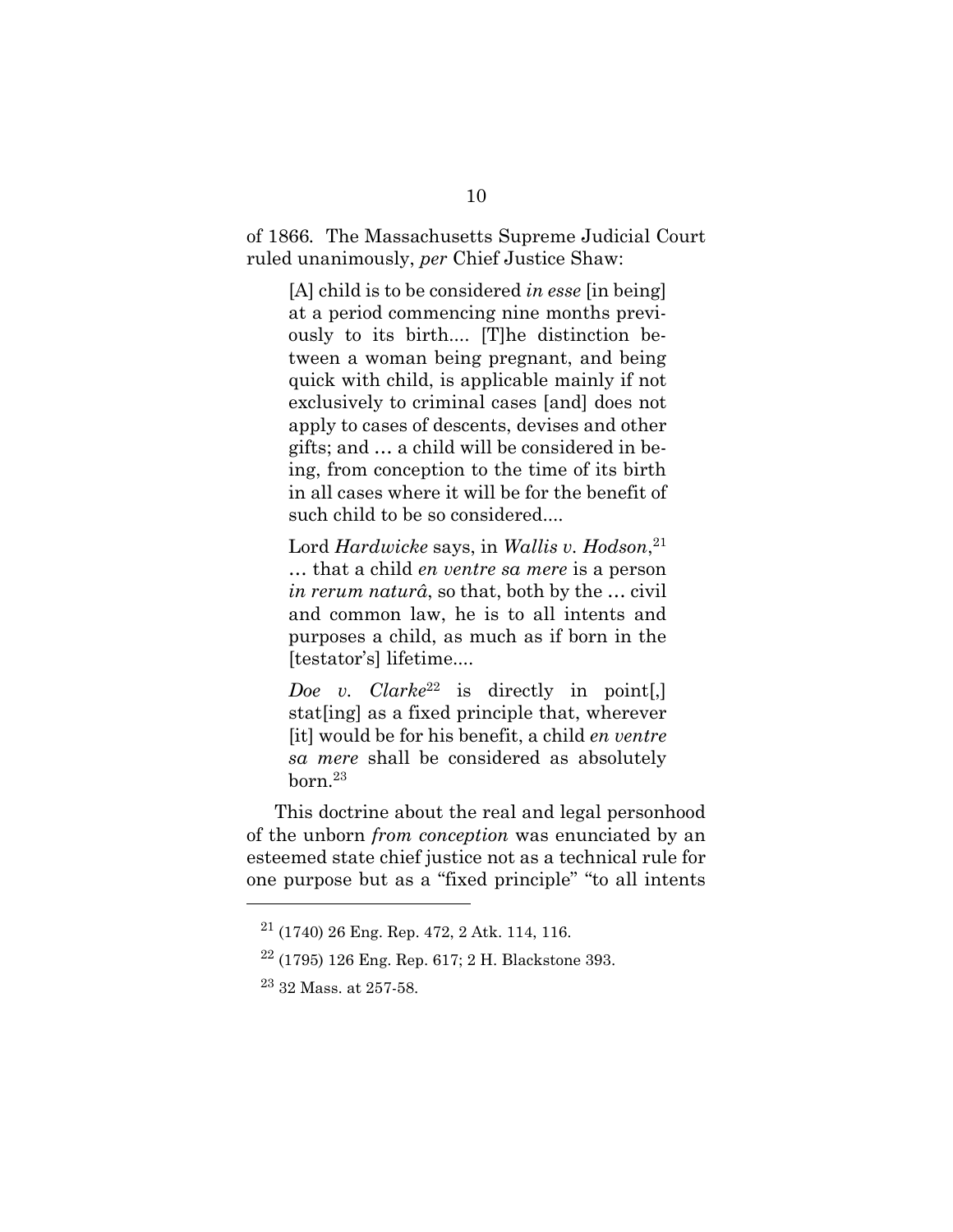and purposes": The unborn is "a child, as much as if born" and "is a person *in rerum naturâ.*" 24 The Georgia Supreme Court, too, in 1849, expressly applied that principle, paraphrasing Hardwicke and Shaw.<sup>25</sup>

Given this general but pointed principle,  $26$  and the doctrinal architecture of Blackstone's *Commentaries* and thus of American legal education for the century preceding 1868, the original public meaning of "any person" in the fundamental-rights-regarding Equal Protection Clause included living preborn humans.

#### **3. The unimportance of quickening**

<span id="page-19-0"></span>This conclusion is not undermined by the (limited, shifting, ultimately transient) relevance at common law of a child's being "quick" or "quickened."

l

<sup>24</sup> *See in rerum natura*, BLACK'S LAW DICTIONARY (11th ed. 2019) ("In the nature of things; in the realm of actuality; in existence.").

Hardwicke LC's parallel decision in *Millar v. Turner* (1748) 27 Eng. Rep. 971, 1 Vesey Sr 85, shows how these cases correct the inference, adverse to the unborn, that might be drawn from Coke's statement (3 Inst. 50) that children are accounted *in rerum natura* when born alive. Hardwicke cites 3 Inst. 50 to support his statement that an unborn child "is considered as *in esse*… the destruction of him is murder; which shows the laws [*sic*] considers such an infant as a living creature." *Millar*, 1 Vesey Sr at 86.

<sup>25</sup> *Morrow v. Scott*, 7 Ga. 535, 537 (1849).

<sup>26</sup> *See Botsford v. O'Conner*, 57 Ill. 72, 76 (1870) (holding that a child *en ventre sa mere* is a "person" who "must have an opportunity of being heard, before a court can deprive such person of his rights"); *see also Wallis*, 26 Eng. Rep. at 473; *Beale v. Beale* (1713) 24 Eng. Rep. 353; 1 P. Wms. 244.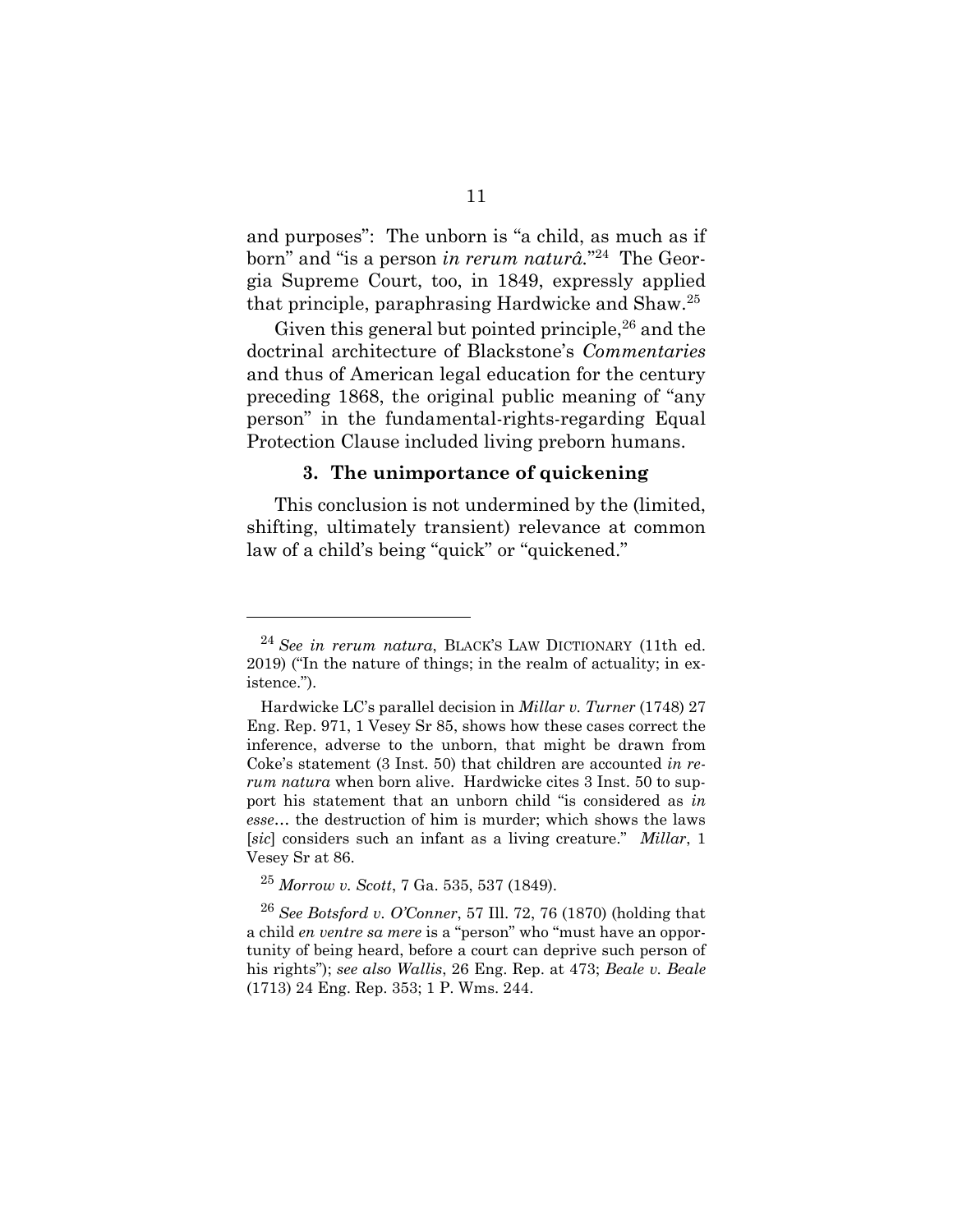#### <span id="page-20-1"></span>**a. Before 1849**

<span id="page-20-0"></span>Archaic views of human generation held sway down into the mid-nineteenth century. Such views mostly supposed that generation involved an unformed fleshy mass undergoing successive "formations" (receptions of new forms—vegetable, animal, etc.) until it was differentiated enough, at around six weeks, to receive a distinctly human form. Such *animation* by a rational soul (*anima*<sup>27</sup>) was supposed to make it a *human* organism. This misperception, despite scientific advances, plagued the public (making "quick" and "quicken"<sup>28</sup> ambiguous) until the mid-nineteenth century. Uncertainty led some courts to leave reform of common law abortion offenses to legislatures.<sup>29</sup> But this did not affect the *legal* question whether prenatal humans—*whenever* science showed they existed—were "person[s]" entitled to life and security. *All along, they have been*, as proven by

l

 $27$  Scientists into the seventeenth century relied on Aristotle, *Historia Animalium* 7.3.583b (cited by *Roe* in its muddled footnote 22) for the view that, at approximately 40 days (at least for males) this mass becomes articulated *and* the first fetal movement occurs. (So too Blackstone's "able to stir in the womb.") Bracton probably held the view Aquinas contemporaneously articulated in *Summa contra Gentiles* II c. 89, summarized in JOHN FINNIS, AQUINAS: MORAL, POLITICAL AND LEGAL THEORY 186 (1998): it takes about six weeks for generation to yield a body sufficiently elaborated (*complexionatum*) and organized (*organizatum*) for animation (receiving the rational, human soul).

<sup>28</sup> Crucial in fomenting if not initiating the confusion was *Rex v. Phillips* (1810) 170 Eng. Rep. 1310 (until quickening no evidence of life).

<sup>29</sup> *Infra* note [42.](#page-25-0)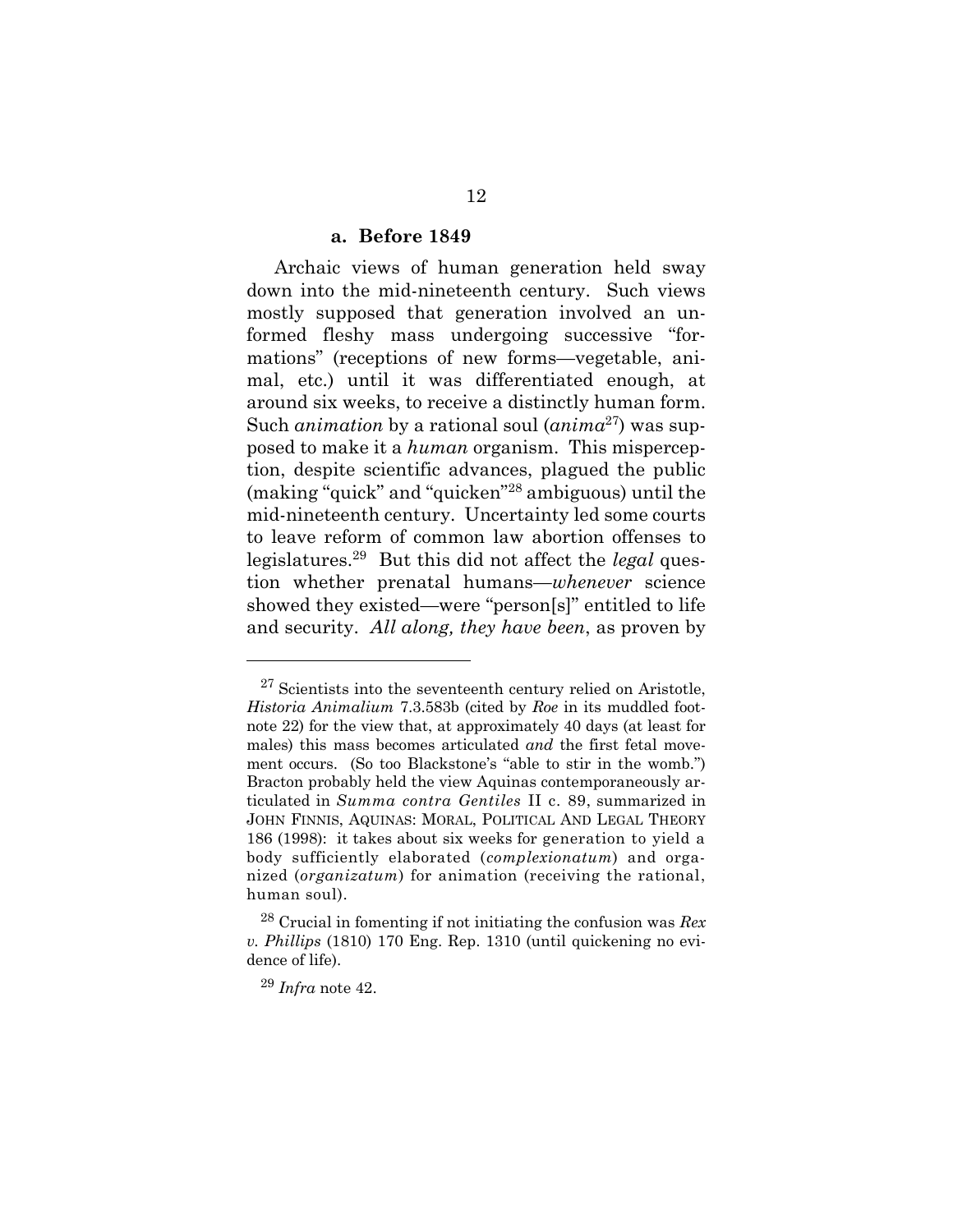courts' and lawmakers' swift extensions of protection as general opinion caught up with science.<sup>30</sup>

The historical legal field is illuminated by distinguishing three distinct senses of "quick(en)":

> <span id="page-21-0"></span>i. "quick with child" meant *pregnant*<sup>31</sup> from pregnancy's start, conception—but was also sometimes used interchangeably with having

> ii. "a quick child" (a *live child*)*,* understood to emerge when an embryo had developed enough to receive a rational animating principle (soul) and so had *become* a truly human individual*.* This term applied—in Bracton's mid-thirteenth century, Coke's early seventeenth, and the educated opinion of Blackstone's time from the sixth week of pregnancy.  $32$

<sup>32</sup> *See, e.g.*, *Embryo*, EPHRAIM CHAMBERS, CYCLOPAEDIA (1728) (defining "embryo" as the beginning of an "animal" before it has "received all the Dispositions of Parts necessary to become animated: which is supposed to happen to a Man on the 42nd day");

<sup>30</sup> *Infra* section I.A.3.b.

<sup>31</sup> *See R v. Wycherley* (1838) 173 Eng. Rep. 486, 8 C. & P. 263 (approved in FRANCIS WHARTON, A TREATISE ON THE CRIMINAL LAW OF THE UNITED STATES 457 (2d ed. 1852)). Even *Wycherley*, however, having emphasized the primacy of sense i (as to a capitally-condemned pregnant woman's right to reprieve during pregnancy), confuses sense ii with iii. Bracton had stated the reprieve principle in terms of pregnancy: "If a woman has been condemned for a crime and is **pregnant**, execution of sentence is sometimes deferred after judgment rendered until she has given birth." 2 BRACTON ON THE LAWS AND CUSTOMS OF ENG-LAND 429 (Thorne trans., 1968) (emphasis added). The charge to the jury of matrons came to be expressed as determining whether the condemned was "quick with child."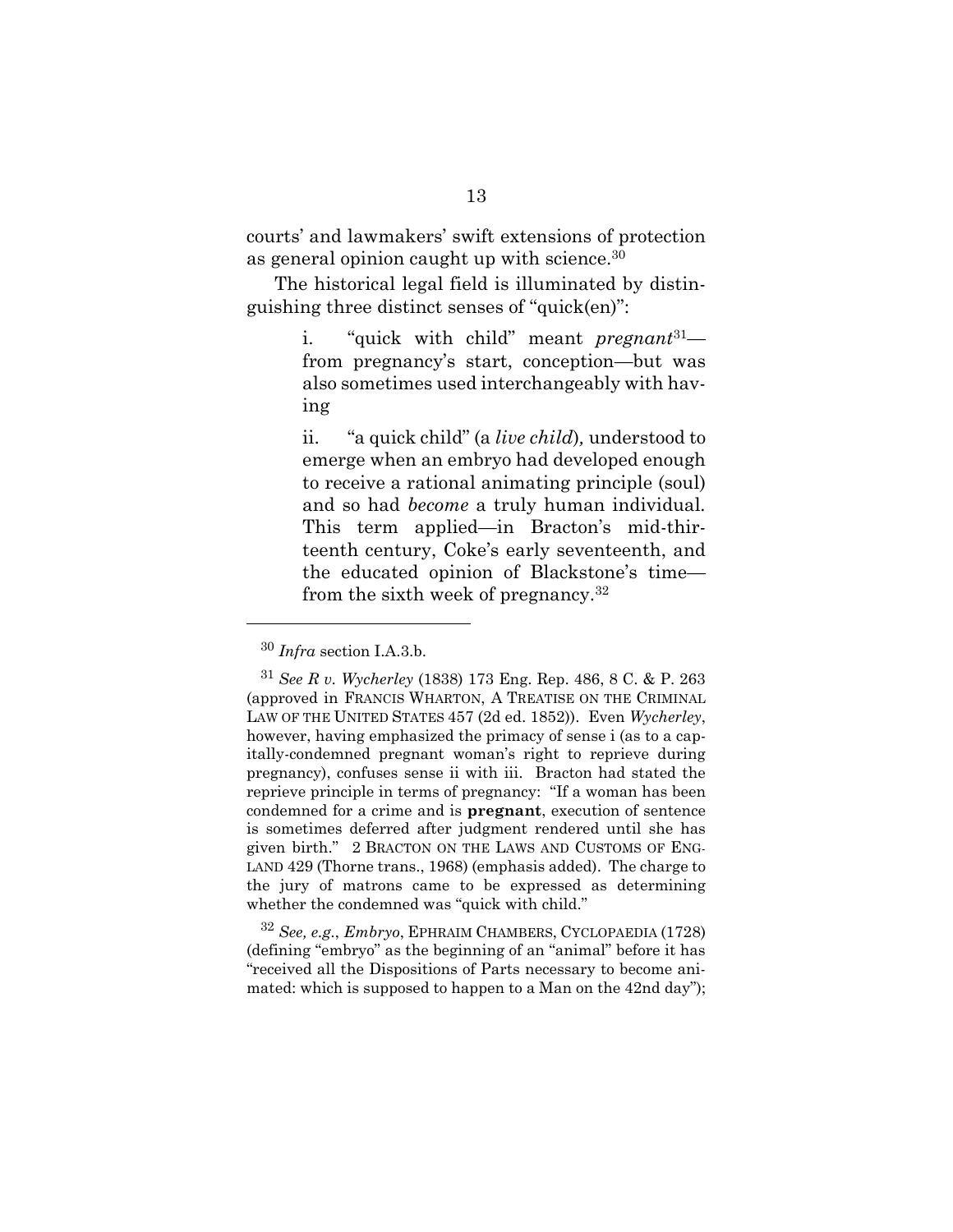iii. "quicken*ing*" (a "quickened child", etc.), from the pregnant woman's perception of a shift in the uterus's position or her child's movements, sometime between the twelfth and the twentieth week (or not at all), but normally about the fifteenth or sixteenth week.

With this clarification, we return to the two sentences earlier left aside in the *Commentaries*' first paragraph on the rights of the unborn:

For if a woman is quick with child, and by a potion, or otherwise, killeth it in her womb; or if any one beat her, whereby the child dieth in her body, and she is delivered of a dead child; this, though not murder, was by the ancient law homicide or manslaughter.<sup>o</sup> But at present it is not looked upon in quite so atrocious a light, though it remains a very heinous misdemeanor.<sup>p</sup>

*see also, id.*, *Animation* (reporting that animation occurs "after the female that bears [the foetus] is quick, as the common way of expression is.... The **Common opinion is that [animation] happens about 40 days after conception**," and then adding significantly, "But *Jer. Florentinus*, in a Latin treatise, *Homo Dubius, Sive de Baptismo Abortivorum*, shows this to be very precarious") (emphasis added). Since Florentinus's cited treatise argued embryologically that children are fully human persons as from conception, Chambers is warning readers that the "common opinion" presupposed by Bracton and Coke may move, under pressure of evidence, toward recognizing animation/personhood from conception.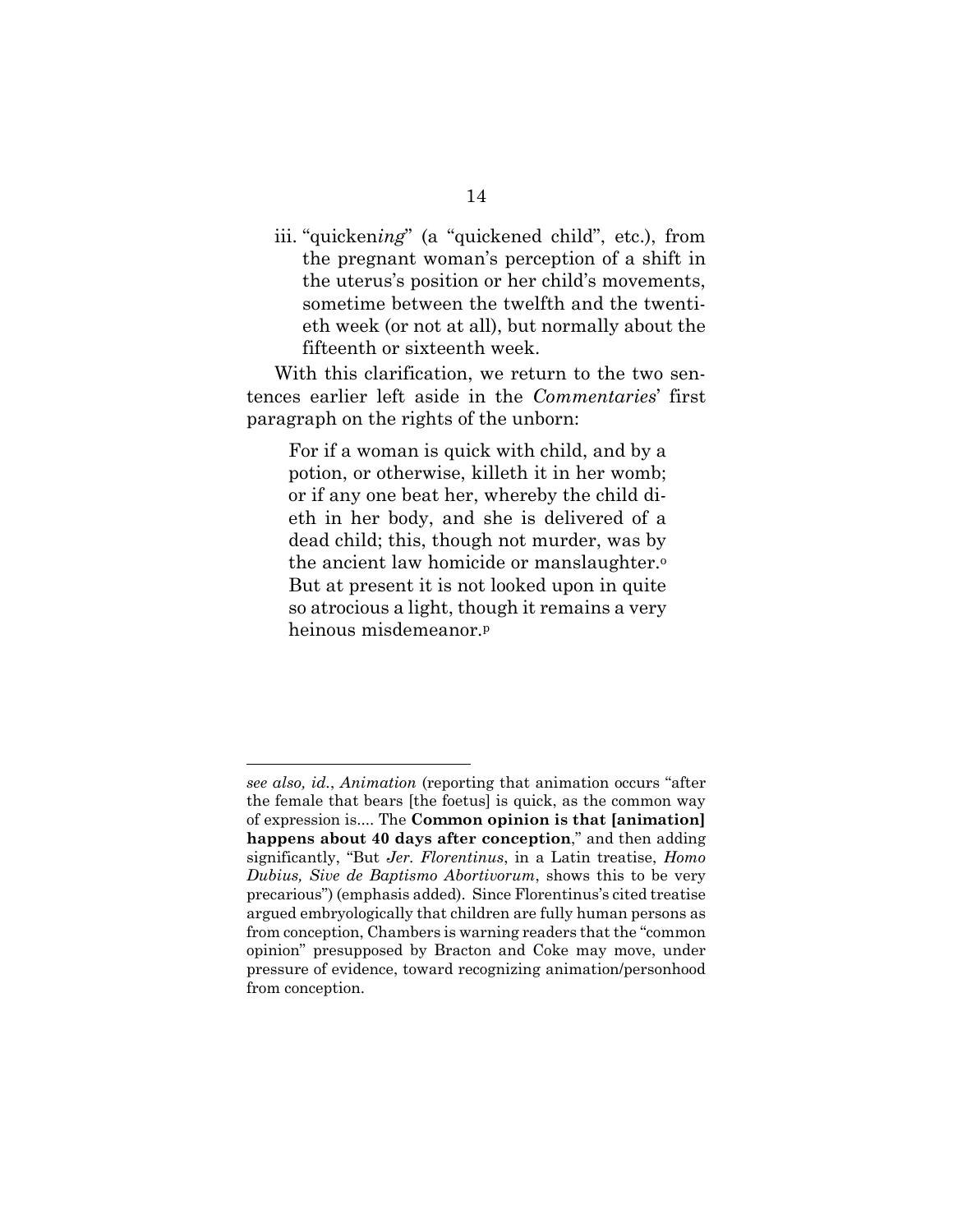The first sentence's footnote quotes a line from Bracton in Latin<sup>33</sup>; the second's cites a passage in Coke's Institutes quoting the same line from Bracton.<sup>34</sup> That line plainly addresses "quick"-ness in the second sense—a supposedly not-yet-human entity's change (by animation) into a human organism. So both Coke and Blackstone effectively taught that abortions were common-law heinous misdemeanors from the sixth week of pregnancy.

*Roe* contradicts this, launching its discussion of the common law by citing Coke and Blackstone for its claim that "[i]t is undisputed that at common law, abortion performed *before* 'quickening'—the first recognizable movement of the fetus *in utero*, appearing usually from the 16th to the 18th week of pregnancy was not an indictable offense."<sup>35</sup> False. Again, Coke and Blackstone cited only Bracton, who was referring to a living child, animated by a human form or soul,

l

<sup>33</sup> BRACTON, *supra* note [31,](#page-21-0) at 341 (l.3c.21) ("If one strikes a pregnant woman or gives her poison in order to procure an abortion, if the foetus is already formed or quickened, and especially if it is quickened [*si puerperium jam formatum fuerit, et maxime si fuerit animatum*], he commits homicide."). Thorne's "quickened" is a hazardous translation because of that word's ambiguity; a clearer translation of *animatum* is simply "animated" (as in Twiss's translation of 1879) or even "ensouled" (*anima* = soul).

<sup>34</sup> BLACKSTONE, *supra* note [9,](#page-14-0) at \*129-30. The footnote here reads: "3 Inst. 50." That passage of Coke's *Institutes*, from the chapter on murder and the section about who can be murdered ("*Reasonable creature, in rerum natura*"), sums itself up by quoting in Latin the identical Bracton passage later quoted by Blackstone.

<sup>35</sup> *Roe* at 113 n.27.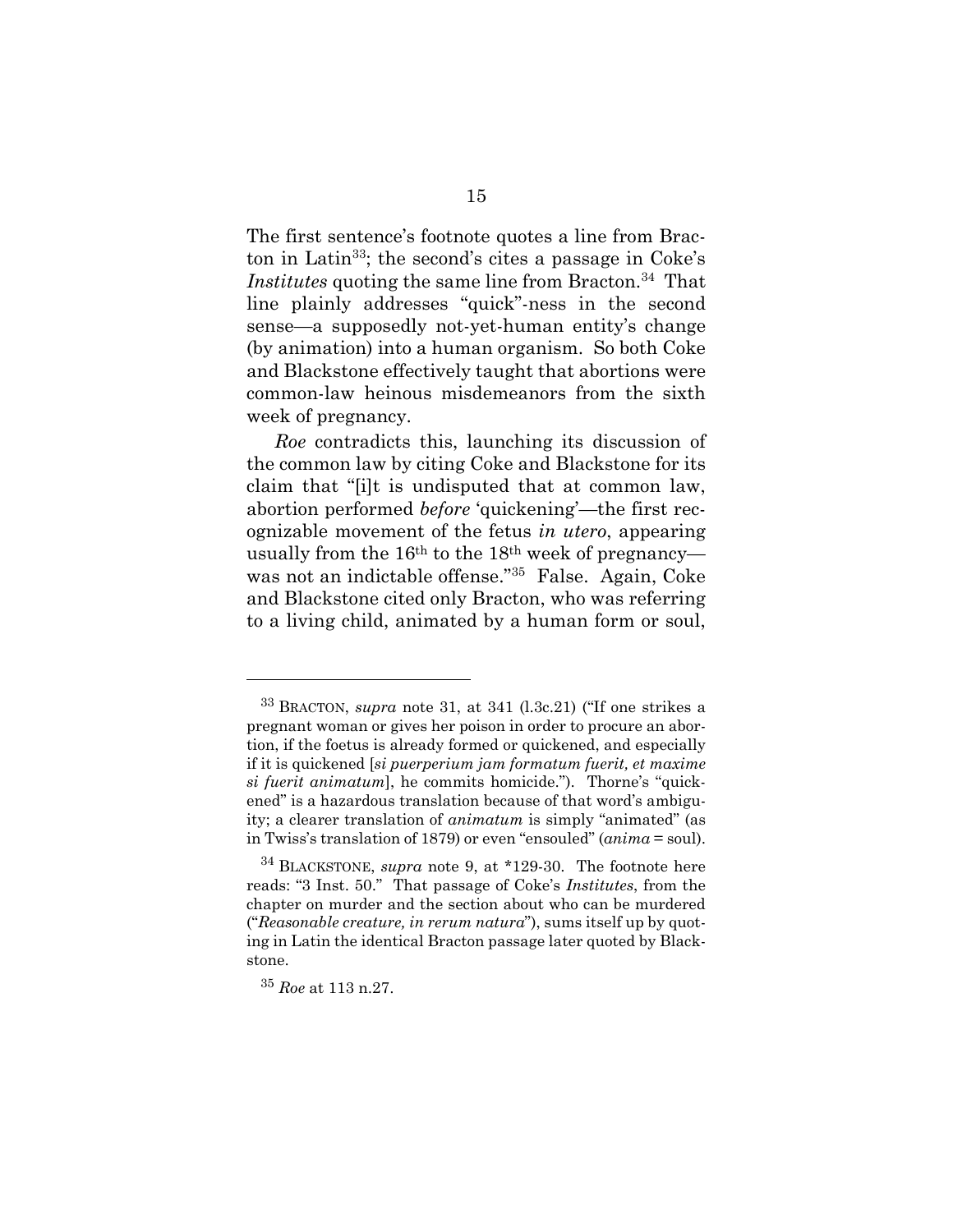months before the mother would feel "recognizable movement" around the "16th to the 18th week."

A leading American case *cited by Roe* made this clear. Relying on Bracton-Coke-Blackstone, Chief Justice Shaw for the Supreme Judicial Court of Massachusetts held in *Commonwealth v. Parker* that indictments for abortion must aver that the woman "was quick with child," but *explicitly declined to hold* that this means she has "felt the child alive and quick within her."<sup>36</sup>

It is no answer to cite *State v. Cooper*<sup>37</sup> in support of *Roe*'s generalization that the common-law offense required perceptible movement. It is true that New Jersey's high court, after holding that abortion involves a woman "quick with child," appeared to take sides (though it was not in issue) on when this occurs, answering: "when the embryo gives the first physical proof of life, no matter when it first received it."<sup>38</sup>

Yet *Cooper*'s framing of the question about "offenses against the person"—as concerning when a human child is "in esse" (in being)—itself tells in favor of the principle that a prenatal human individual warrants protection from its first moment of existence (a principle *Cooper* acknowledges the evidence for and

<sup>36</sup> 50 Mass. (9 Metcalf) 263, 267 (1845). Massachusetts made the question moot the question a month later with a statute prohibiting any attempt to "procure the miscarriage of a woman." An Act to Punish Unlawful Attempts to Cause Abortion, ch. 27, 1845 MASS. ACTS 406.

 $37$  22 N.J.L. (2 Zab.) 52, 54 (1849).

<sup>38</sup> *Id.* at 53-54.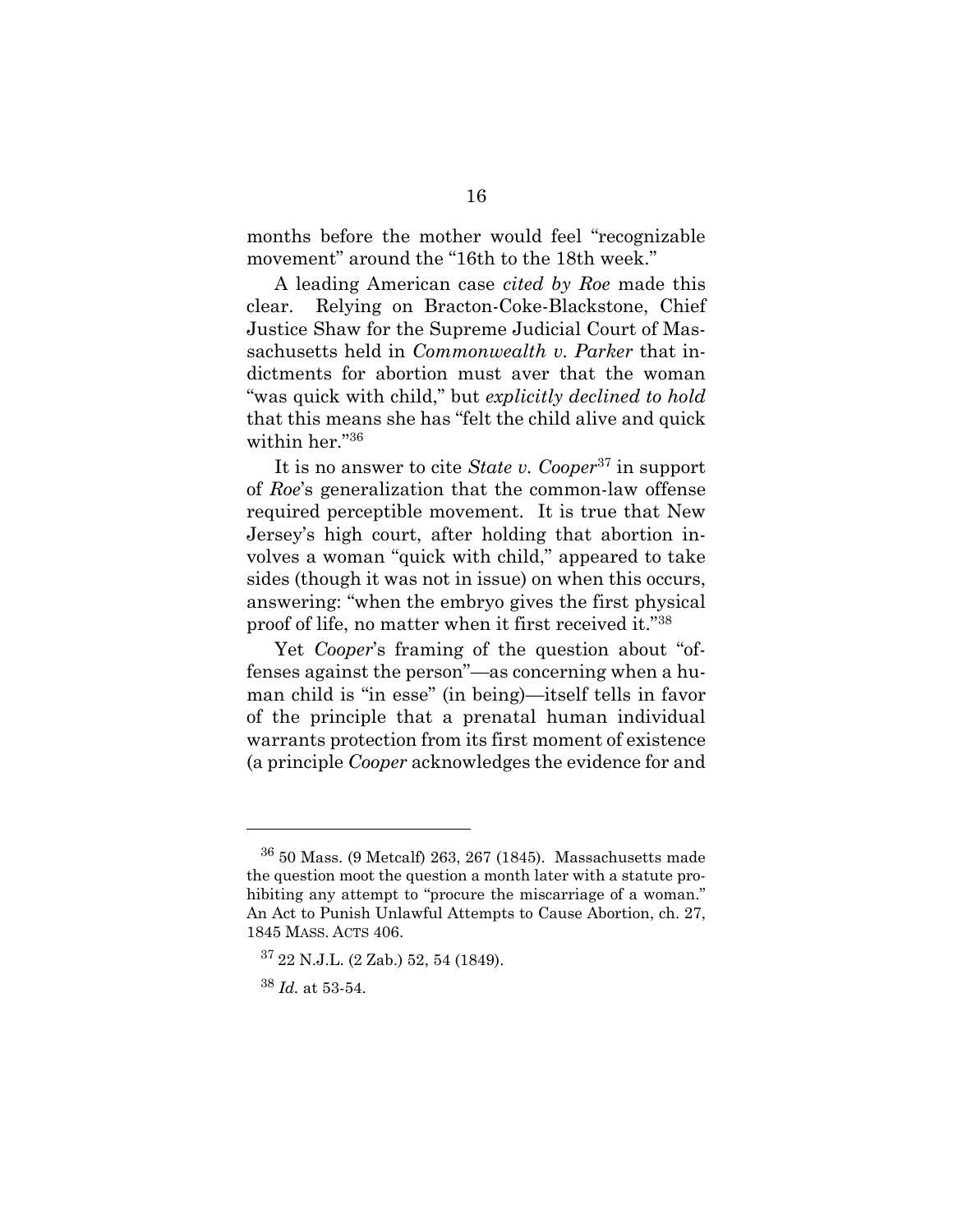<span id="page-25-0"></span>does not rebut).<sup>39</sup> And *Cooper* made clear that it neither contested that a new human life begins before the mother perceives movement, $40$  nor questioned the other legal protections for children at those early developmental stages.<sup>41</sup> It also explicitly chose to leave reform to the legislature, $42$  and New Jersey lawmakers promptly abolished the distinction between preand post-"quickening" and extended prohibition of this "offense against life" to begin when a woman is "pregnant with child"—*i.e.*, conception.<sup>43</sup>

<sup>39</sup> The court, quoting Bracton's line, rightly admitted that it "at first view might seem to favor a different conclusion." Then, assuming precisely what is here in dispute (the sense of "quick with child"), the court appealed to "the unanimous consent of all authorities, that that offence [of homicide(!)] could not be committed unless the child had quickened." *Id.* at 54.

<sup>40</sup> *Id.* ("It is not material whether, speaking with physiological accuracy, life may be said to commence at the moment of quickening, or at the moment of conception.... *In contemplation of law*, life commences at the moment of quickening.").

 $^{41}$  *Id.* at 56-57.

<sup>42</sup> *Id.* at 58 (finding "legislative enactments" "far better" on "this ... debatable" matter, when courts must give "the accused" the benefit of "reasonable doubt").

<sup>43</sup> Against *Roe*'s faulty history, *Cooper* itself clearly confirmed that common law protected the child's right long before "viability," *no later* than the perception of movement four or five months before birth, during which time any "act tending to its destruction" was an indictable offense, a homicide.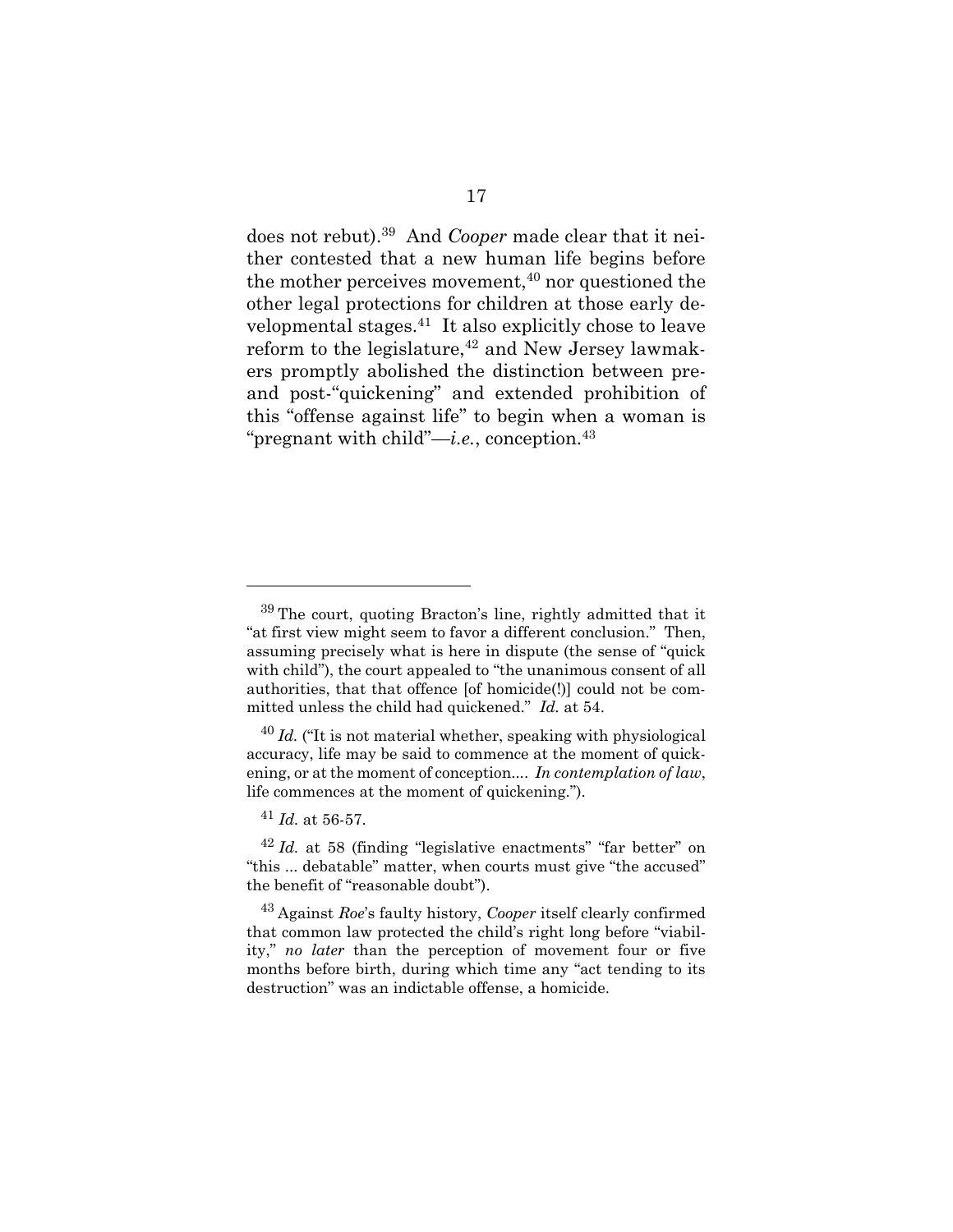#### <span id="page-26-1"></span>**b. Antebellum and ratification eras**

<span id="page-26-0"></span>The high-water mark of treating quick*ening* (felt movement) as relevant was the early nineteenth century<sup>44</sup>; by the last third, that line was virtually gone as it was always destined to be—denounced by the medico-legal treatises as groundless because formation and animation occur at conception.<sup>45</sup> The same treatises also regarded the old Bracton-Coke-Blackstone version of "quick with child" (around six weeks) as equally ridiculous.<sup>46</sup> With modern scientific embryology, that Bracton test was compelled, by its

<sup>&</sup>lt;sup>44</sup> Many of the early reforming state statutes referred to a woman "quick with child"; many others referred to her being pregnant with "an unborn quick child."

<sup>45</sup> *See, e.g.*, T.R BECK & J.B. BECK, ELEMENTS OF MEDICAL JU-RISPRUDENCE 464-66, 468 (1823) ("[N]o other doctrine appears to be consonant with reason or physiology, but that which admits the embryo to possess vitality from the very moment of conception.... [W]e must consider those laws which exempt from punishment the crime of producing abortion at an early period of gestation, as immoral and unjust."); WILLIAM GUY, PRINCIPLES OF MEDICAL JURISPRUDENCE 133-34 (1st Am. ed. 1845) ("[T]he absurd distinction formerly made between women quick and *not* quick is done away with…").

<sup>46</sup> BECK & BECK, *supra* note [45,](#page-26-1) at 466 (calling the felt-movement criterion "absurd," "injurious," and "wholly unsupported by argument or evidence," and going on to denounce as "no less absurd" the "popular belief" and laws, including English and, implicitly, American law, "denying to the foetus any vitality until after the time of quickening" by "'consider[ing] life not to commence before the infant is able to stir in its mother's womb,'" and declaring (against *both* understandings of "quick/quickening") that non-perception of "motions" is "no proof whatever that such motions do not exist.").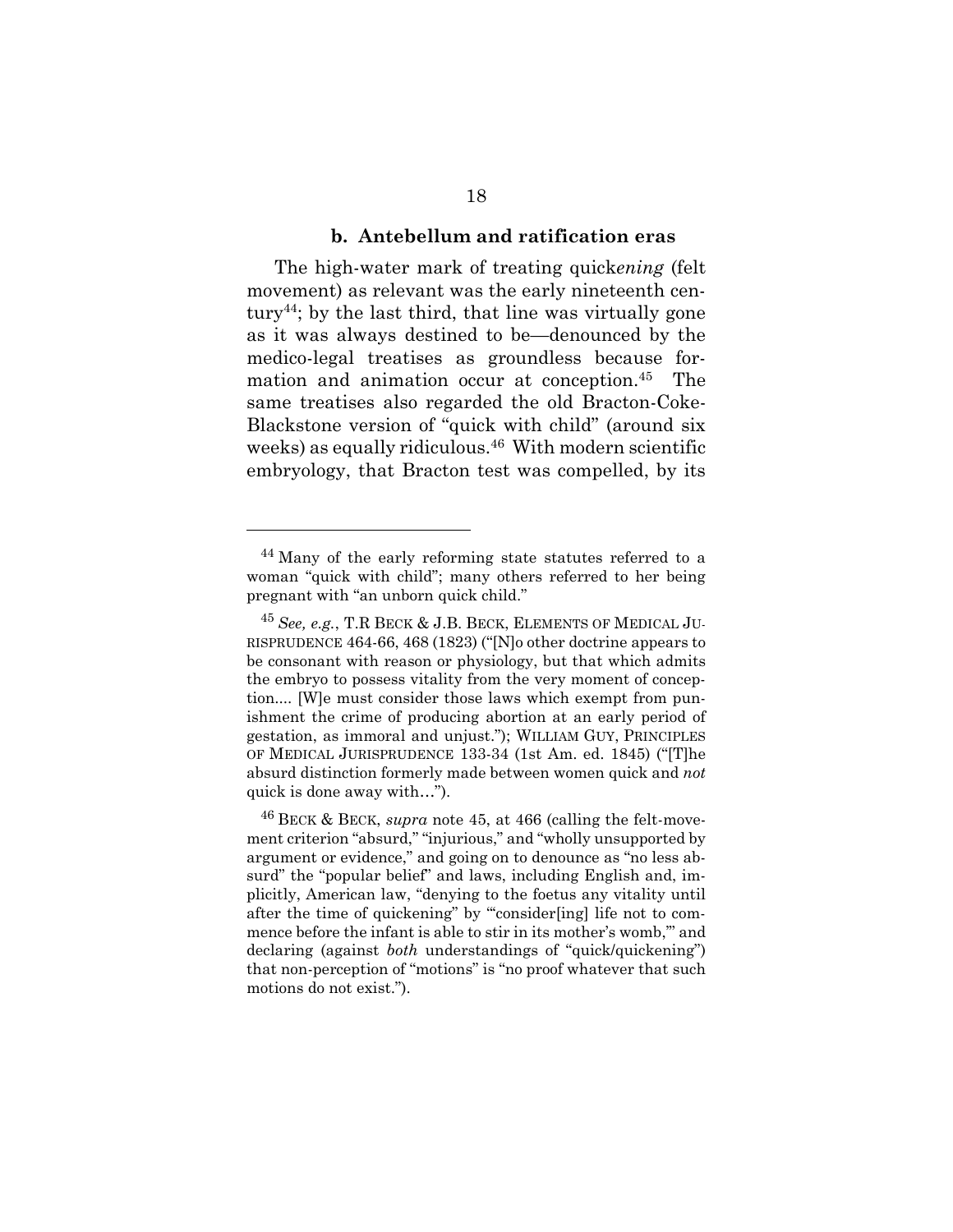own rationale, to recognize personhood from conception even in the cramped, defendant-solicitous criminal law.<sup>47</sup> Thus, the influential and widely circulated 1803 textbook *Medical Ethics* explained that "to extinguish the first spark of life is a crime of the same nature, both against our maker and society, as to destroy an infant, a child, or a man."<sup>48</sup>

What these treatises taught about the unborn many describing their destruction as murder or indistinguishable from infanticide<sup>49</sup>—was vigorously promoted and re-asserted in professional medical associations, legal education, and state legislatures. The American Medical Association in 1859 dismissed the fiction "that the foetus is not alive till after the period of quickening" and urged correction of any "defects of our laws, both common and statute, as regards the independent and actual existence of the child before birth as a living being."<sup>50</sup>

l

<sup>47</sup> *Cf.* FINNIS, *supra* not[e 27,](#page-20-1) at 186 (explaining why, had Aquinas "known of the extremely elaborate and specifically organized structure of the sperm and the ovum ... and the [embryo's] typical, wholly continuous self-directed growth and development ... from the moment of insemination of the ovum," he would have located "personhood {*personalita*s: ScG IV c. 44 n.3}" at conception).

<sup>&</sup>lt;sup>48</sup> THOMAS PERCIVAL, MEDICAL ETHICS 135-36 (Chauncey D. Leake ed., 1975) (1803).

<sup>49</sup> *See* BECK & BECK, *supra* note [45;](#page-26-1) JOHN KEOWN, ABORTION, DOCTORS, AND THE LAW 23-24, 38-39, 179-80 (1988) (citing treatises).

<sup>50</sup> *Roe*, 410 U.S. at 141 (citing 12 TRANSACTIONS OF THE AMER-ICAN MEDICAL ASSOCIATION 73-78 (1859)).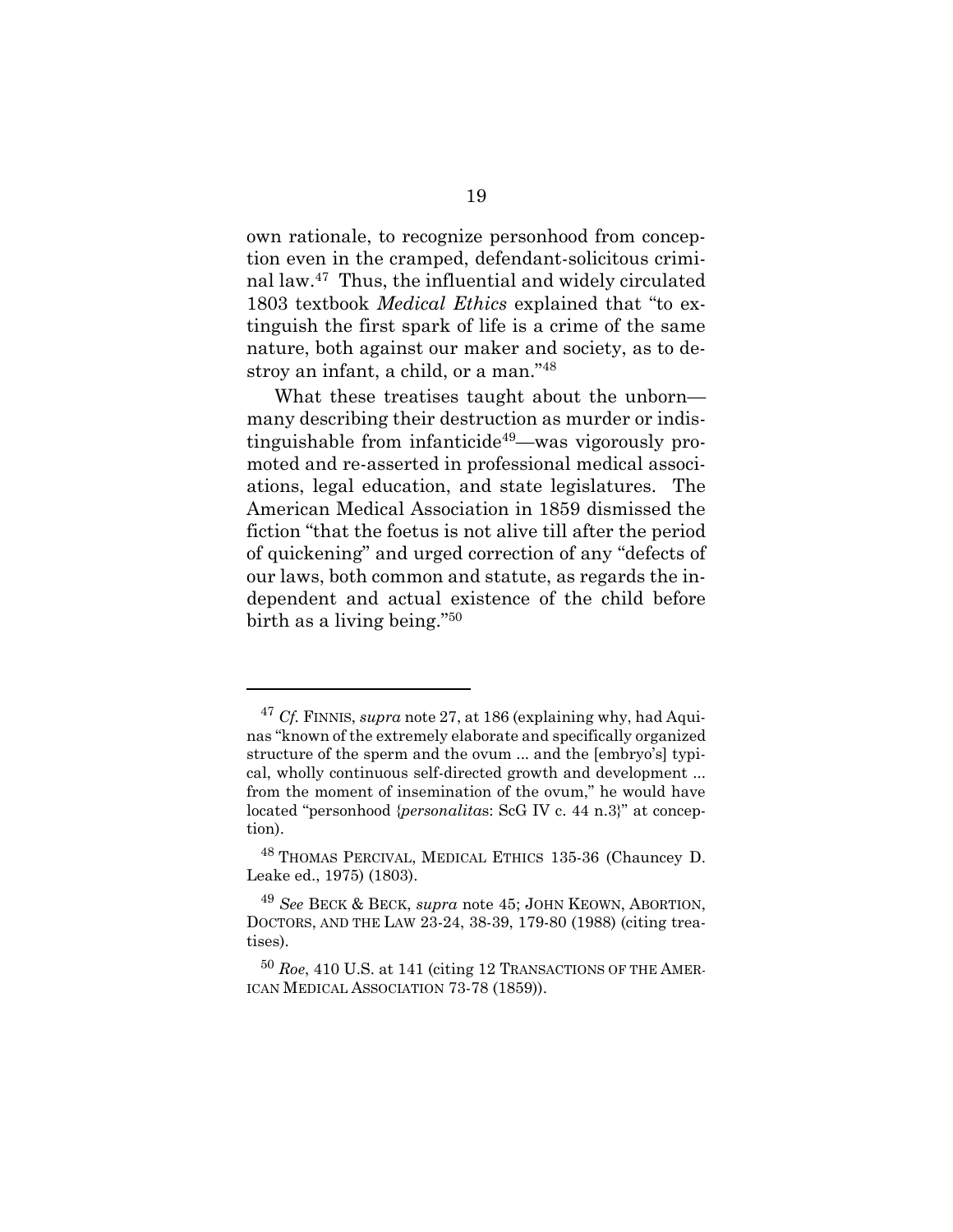The leading American treatise on criminal law mocked the pegging of legal protection to felt quickening and effectively buried the Bracton-Coke quickening-as-animation criterion. *Wharton's Criminal Law*, from its first edition in 1846, argued that the criminal law of offenses against unborn persons should be aligned with the law of property, guardianship and equity<sup>51</sup> as expounded in cases such as *Hall v. Hancock*, adopting authoritative English equity precedents, which recognized unborn rights at *all* stages of development.

Thus, by 1866 Chief Justice Tenney of the Maine Supreme Court could accurately report that "the [quickening] distinction ... has been abandoned by jurists in all countries where an enlightened jurisprudence exists in practice."<sup>52</sup>

#### **c. Constancies**

<span id="page-28-0"></span>Whatever the confusions about "quick" and "quickening," the common law indisputably, always and everywhere, made any attempted abortion a serious indictable offense from *at least* 15 weeks (give or take

<sup>51</sup> WHARTON, *supra* note [31,](#page-21-0) at 308 (1846); 2 WHARTON at 653 (6th ed. 1868) ("It has been said that [abortion] is not an indictable offence ... unless the mother is *quick* with child, though such a distinction, it is submitted, is neither in accordance with medical experience, nor with the principles of the common law. The civil right of an infant in *ventre sa mere* are equally respected at every period of gestation."); *see also* J.P. BISHOP, COMMENTARIES ON THE CRIMINAL LAW § 386 (2d ed. 1858) (re (reviewing cases and preferring the view that abortion is indictable at common law without allegation that the mother was quick with child).

<sup>52</sup> 5 TRANSACTIONS OF THE MAINE MEDICAL ASSOCIATION 38 (1869).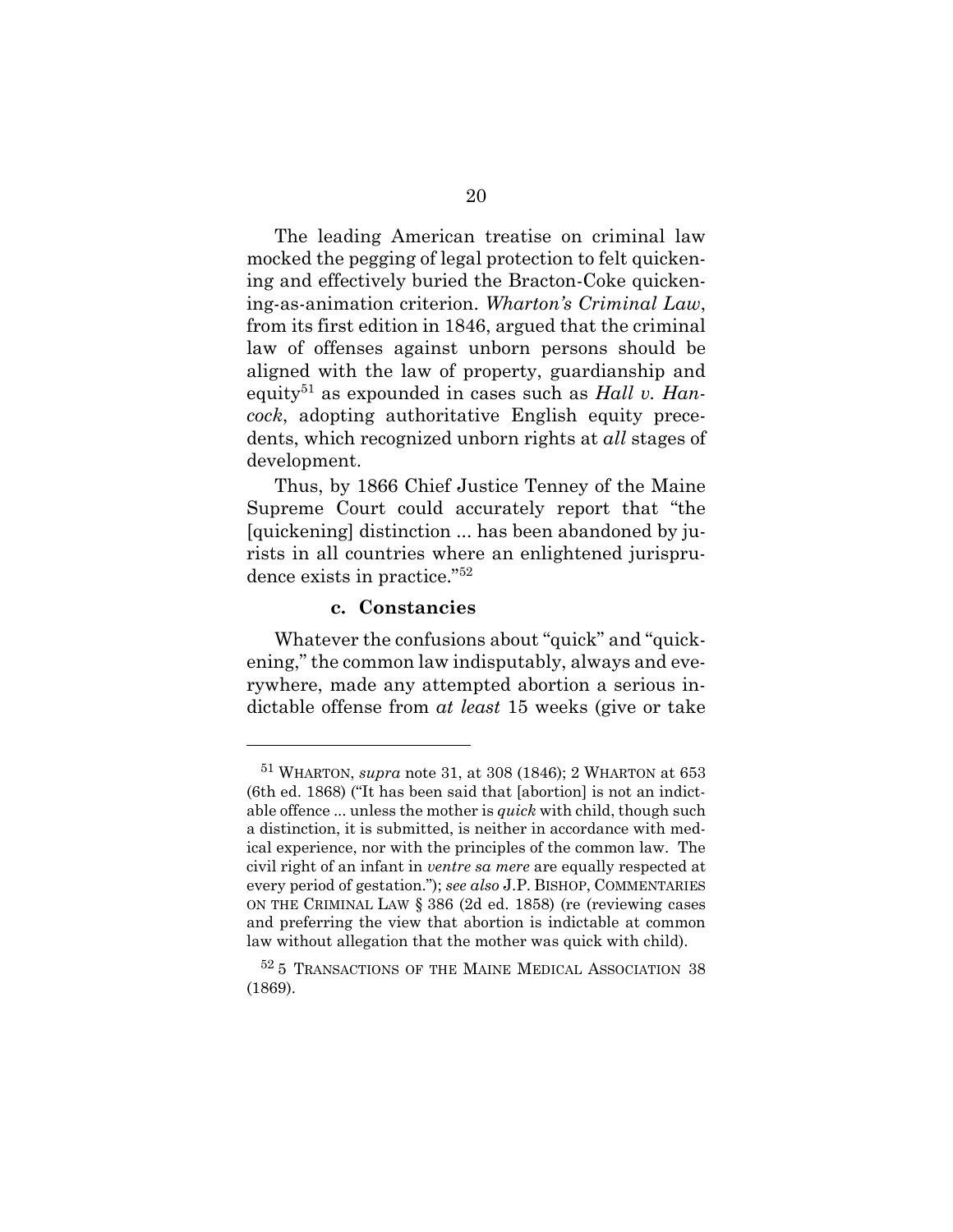three). Virtually unanimous legislative,  $53$  professional, and public support for this part of the nation's tradition of ordered liberty, *and then* for following the science and removing the temporal limit in the criminal law's protection, has been extensively documented by scholars since *Roe* and *Casey*. 54 This confirms that "any person" in the fundamental-rights-regarding Equal Protection and Due Process Clauses includes all unborn human beings.

<span id="page-29-0"></span>So does the fact that, while prevailing (though not universal<sup>55</sup>) nineteenth-century common law made only post-"quickening" abortion indictable, the common law *always* regarded pre-quickening abortion as "an action without lawful purpose," as Chief Justice Shaw mildly put it in  $1849<sup>56</sup>$  such that abortions accidentally causing consenting mothers' deaths constituted murders. So even pre-quickening abortion was

<sup>53</sup> *See infra* section I.B.1.

<sup>54</sup> *See* JOSEPH W. DELLAPENNA, DISPELLING THE MYTHS OF ABORTION HISTORY 213-28 (2006) (concluding "that English law regarding abortion was fully received in the [American] colonies, and that the purported 'common law liberty to abort' is a myth"); *see also id.* 263-451 (for all aspects from Independence down to c. 1900).

<sup>&</sup>lt;sup>55</sup> Limitation to post-"quickening" attempts and abortions was rejected by the courts in Pennsylvania and Iowa. *See Mills v. Commonwealth*, 13 Pa. 631, 632-33 (1850); *State v. Moore*, 25 Iowa 128, 135 (1868).

<sup>56</sup> *Parker*, 50 Mass. at 265. Hale puts it more straightforwardly: the abortifacient is given "*unlawfully to destroy the child within her*, and therefore he, that gives a potion to this end, must take the hazard, and if it kill the mother, it is murder." *R v. Anonymous* (1670), *reported in* 1 MATTHEW HALE, HISTORY OF THE PLEAS OF THE CROWN 429-30 (1736) (emphasis added).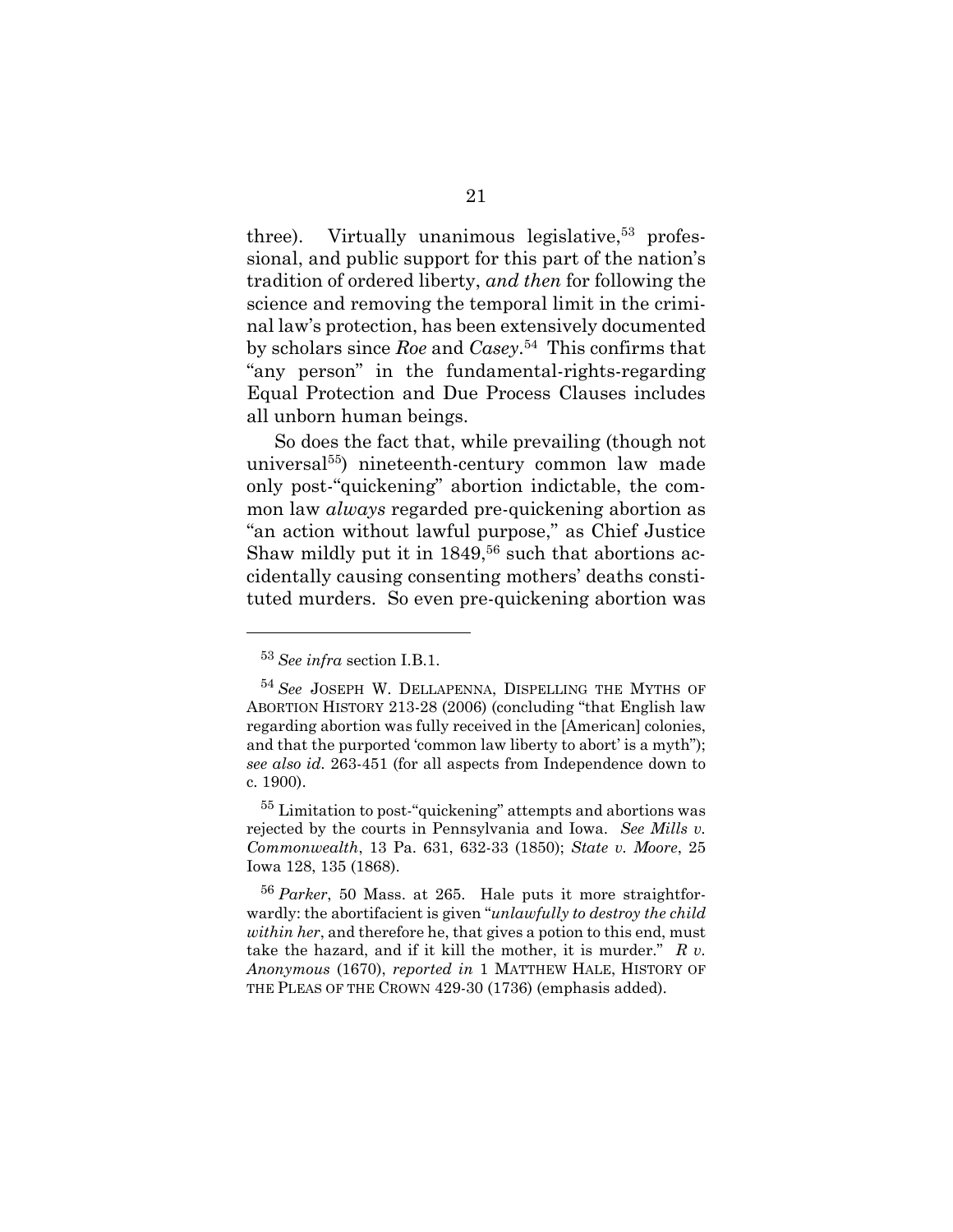always a kind of inchoate felony for felony-murder purposes.

## <span id="page-30-0"></span>**B. Antebellum Statutes and Post-Ratification Precedents**

## **1. State abortion statutes**

<span id="page-30-1"></span>The Union in 1868 comprised 37 States, of which 30 had statutory abortion prohibitions.<sup>57</sup> Most were classified as defining "offenses against the person,"<sup>58</sup> with 27 applying before *and* after quickening.<sup>59</sup> And Congress, legislating for Alaska and the District of Columbia shortly after ratification of the Fourteenth Amendment, referred to unborn children as "person[s]." $60$ 

Many such statutes were adopted or strengthened within a year or two of the Amendment's ratification, as in New York, <sup>61</sup> Alabama, <sup>62</sup> and Vermont. <sup>63</sup> In Florida, Ohio, and Illinois, the very legislatures ratifying

<sup>57</sup> *See* James S. Witherspoon, *Reexamining* Roe*: Nineteenth-Century Abortion Statutes and the Fourteenth Amendment*, 17 ST. MARY'S L.J. 29, 33 (1985).

<sup>58</sup> *See id.* at 48.

<sup>59</sup> *See id.* at 34.

<sup>60</sup> Act of Jan. 19, 1872, 1872 D.C. ACTS 26-29; Act of Mar. 3, 1899, ch. 429, tit. 1, ch. 2, § 8, 30 STAT. 1253-54 (1899).

<sup>61</sup> *See* Act of Apr. 28, 1868, ch. 430, 1868 N.Y. LAWS 856-68; Act of May 6, 1869, ch. 631 1869 N.Y. LAWS 1502-03.

<sup>62</sup> *See* Act of Feb. 23, 1866, 1866 ALA. PEN. CODE, tit. 1, ch. 5, § 64, at 31 (*codified* ALA. CODE § 3605 (1867)).

<sup>63</sup> *See* Act of Nov. 21, 1867, no 57, 1867 VT. ACTS 64-66.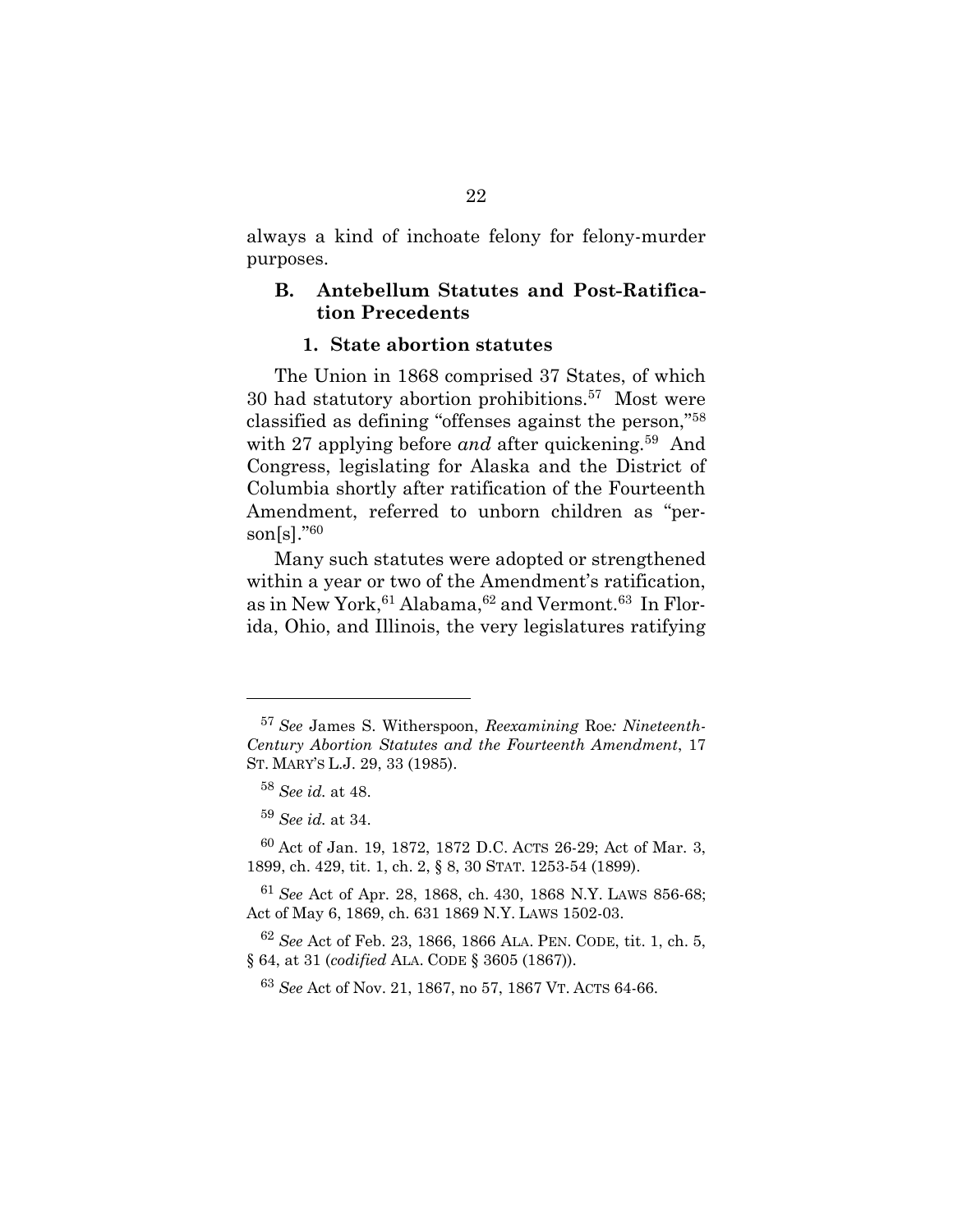the Amendment also banned abortion at all stages.<sup>64</sup> About a month after ratifying the Amendment, Ohio's senate committee concluded that given the "now ... unanimous opinion that the foetus in utero is alive from the very moment of conception," "no opinion could be more erroneous" than "that the life of the foetus commences only with quickening, that to destroy the embryo before that period is not child murder."<sup>65</sup>

Thus, state legislators not only viewed these laws as consistent with the Fourteenth Amendment, but also—like any legally informed reader—would have understood equality of fundamental rights for "any person" to include the unborn.

## <span id="page-31-0"></span>**2. Precedent Interpreting the Fourteenth Amendment: The Case of Corporations**

The original public legal meaning of "persons" encompassed *all* human beings. On this, the legal meaning fixed by treatises and cases was confirmed by rapid mid-1800s expansions of prenatal protections. And—even apart from the latter evidence—under the *Dartmouth College* principle giving legal meaning primacy over drafters' motivating concerns, the inclusion of children *in utero* could not have been blocked except by wording (easily available, but neither proposed nor adopted) such as "any person wherever born."

<sup>64</sup> *See* Act of Aug. 6, 1868, ch. 1637, no. 13, ch. 3 §§ 10-11, ch. 8, §§ 9-11, 1868 FLA. LAWS 64, 97; Act of Feb. 28, 1867, 1867 ILL. LAWS 89; Act of Apr. 13, 1867, 1867 OHIO LAWS 135-36.

<sup>65</sup> 1867 OHIO SEN. J. APP'<sup>X</sup> 233.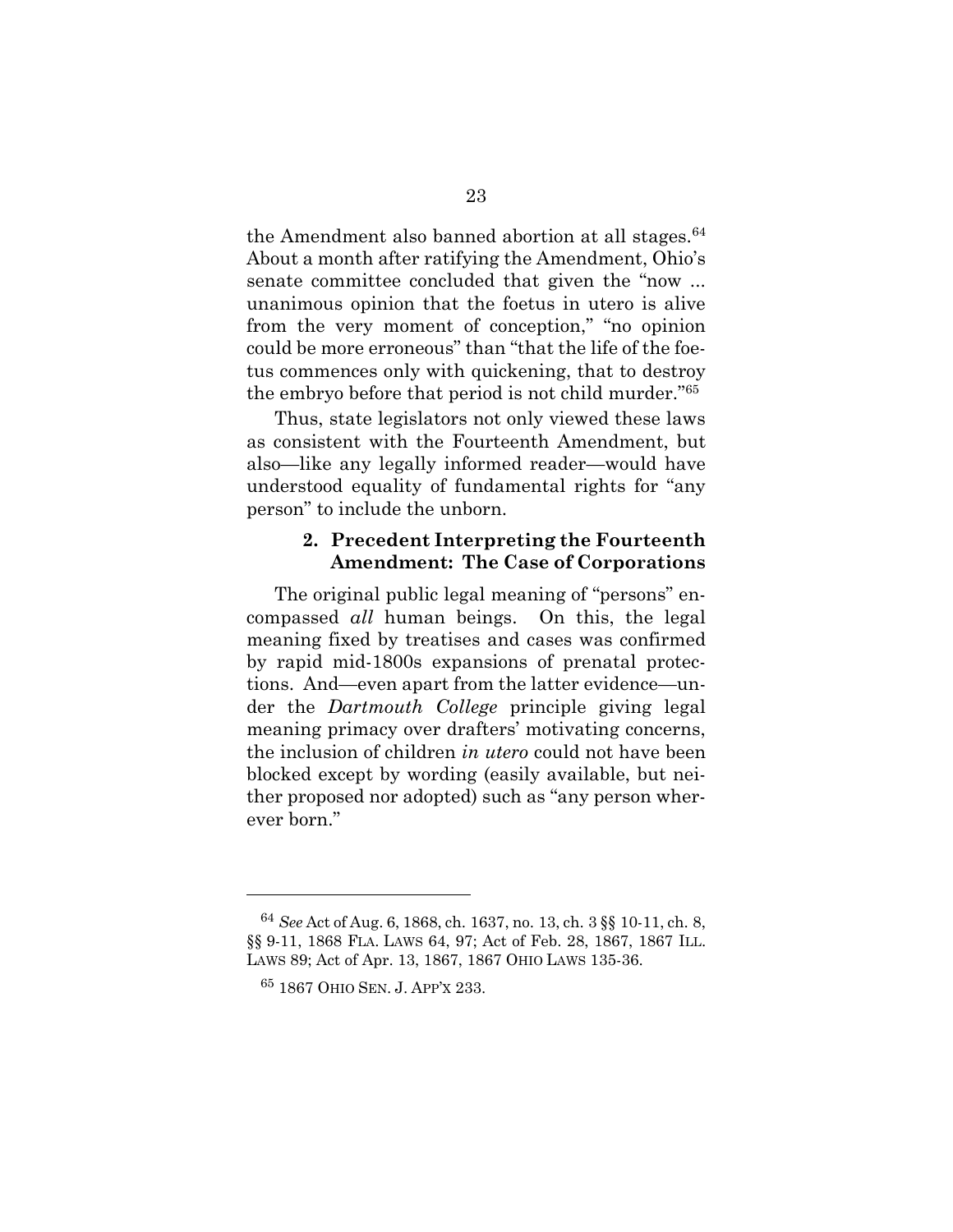The plain legal meaning and sweep of a constitutional provision "is not to be restricted" by the "existing" problem it was "designed originally to prevent."<sup>66</sup> So declared Justice Field, riding circuit in *Santa Clara County v. Southern Pacific Railroad Co.*, and later affirmed by this Court in its holding that corporations are persons under the Due Process and Equal Protection Clauses. Field quoted Chief Justice Marshall in *Trustees of Dartmouth College v. Woodward*:

It is not enough to say that this particular case was not in the mind of the convention when the article was framed, nor of the American people when it was adopted. It is necessary to ... say that, had this particular case been suggested, the language would have been so varied as to exclude it…. The case being within the words of the rule, must be within its operation.... $^{67}$ 

As Marshall had explained in *Dartmouth College*, it may be–

more than possible, that the preservation of rights of this description was not particularly in the view of the framers.... But although a particular and a rare case may not, in itself, be of sufficient magnitude to induce a rule, yet it must be governed by the rule,

<sup>66</sup> 18 F. 385, 397 (C.C.D. Cal. 1883) (Field, J.), *aff'd*, 118 U.S. 394 (1886).

<sup>67</sup> *Id.* (quoting *Trs. of Dartmouth Coll. v. Woodward*, 17 U.S. (4 Wheat.) 518, 644-45 (1819) (Marshall, C.J.)).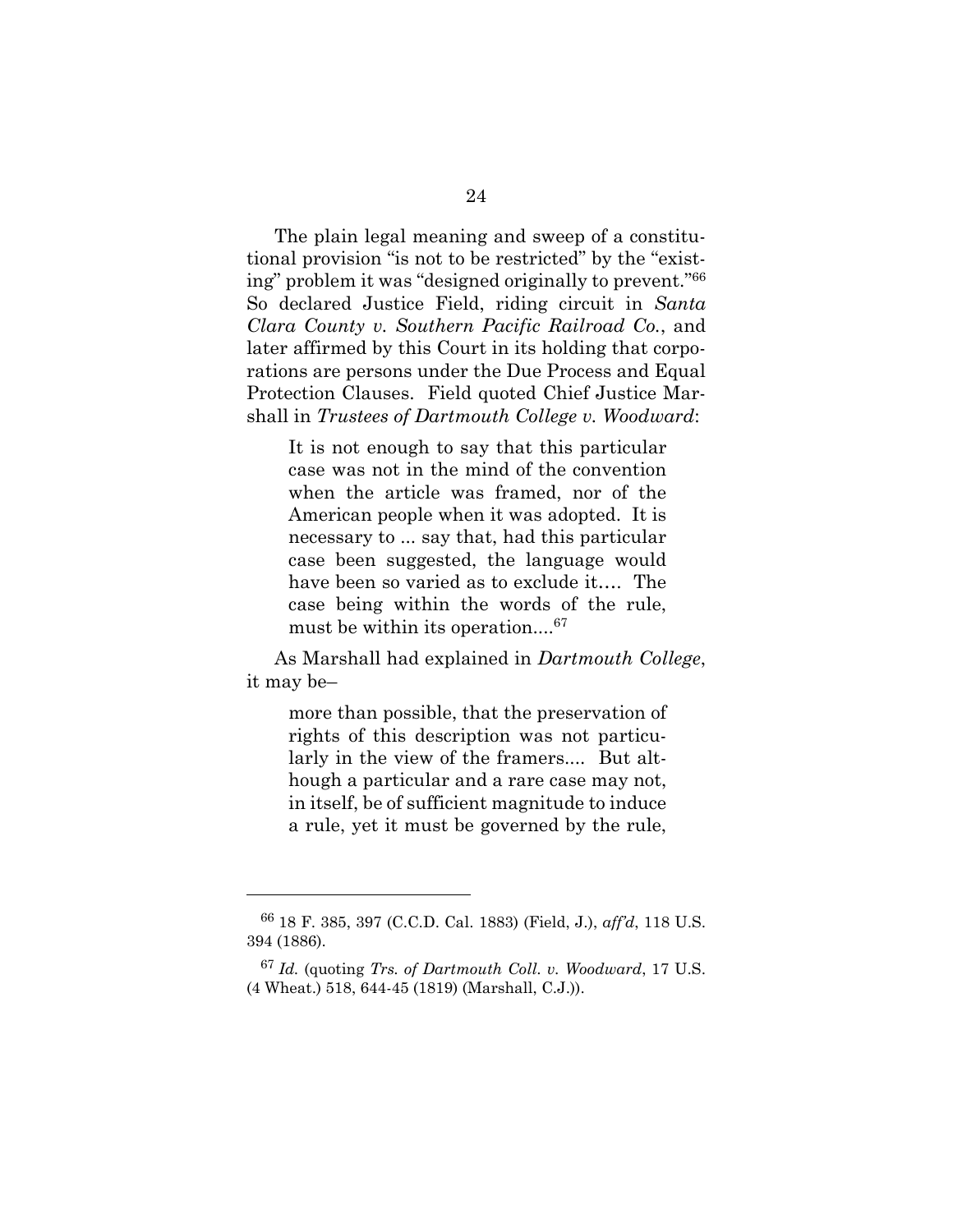## when established [absent] plain and strong reason for excluding it[.]<sup>68</sup>

The plain and original meaning of the constitutional text extended to the case, though its application had not been envisaged.<sup>69</sup> (Nor was there any "sentiment delivered by its contemporaneous expounders, which would justify us in making" any exception.<sup>70</sup>) This principle remains an axiom of constitutional (especially originalist) interpretation today.<sup>71</sup>

Here it controls. As a matter of plain original meaning to educated lawyers, just as the college charter considered by Marshall fell under the Contract Clause, and the railroad considered by Field was a "person" under the Equal Protection Clause, so too, but *more* certainly, prenatal humans are "persons" under the Clause, whether or not its drafters and ratifiers specifically had that in mind.<sup>72</sup>

Inclusion of the unborn is *more* certain because of their foregrounding in the discussion of fundamental

<sup>70</sup> *Id.*

l

<sup>72</sup> *See* Michael S. Paulsen, *The Plausibility of Personhood*, 74 OHIO ST. L.J. 13, 23 n.34 (2013) (The unborn should be held to enjoy constitutional protection "for the same interpretive methodological reason that corporations properly can be understood as legal persons—that that was the conventional term-of-art legal usage, and thus bears heavily on what the legal meaning of the term 'person' was at the time[.]") (emphases omitted).

<sup>68</sup> *Dartmouth College*, 17 U.S. at 644.

<sup>69</sup> *Id.* at 645.

<sup>71</sup> *See, e.g.*, *McDonald*, 561 at 787 (rejecting argument that "the scope of the Second Amendment right is defined by the immediate threat that led to the inclusion of that right in the Bill of Rights").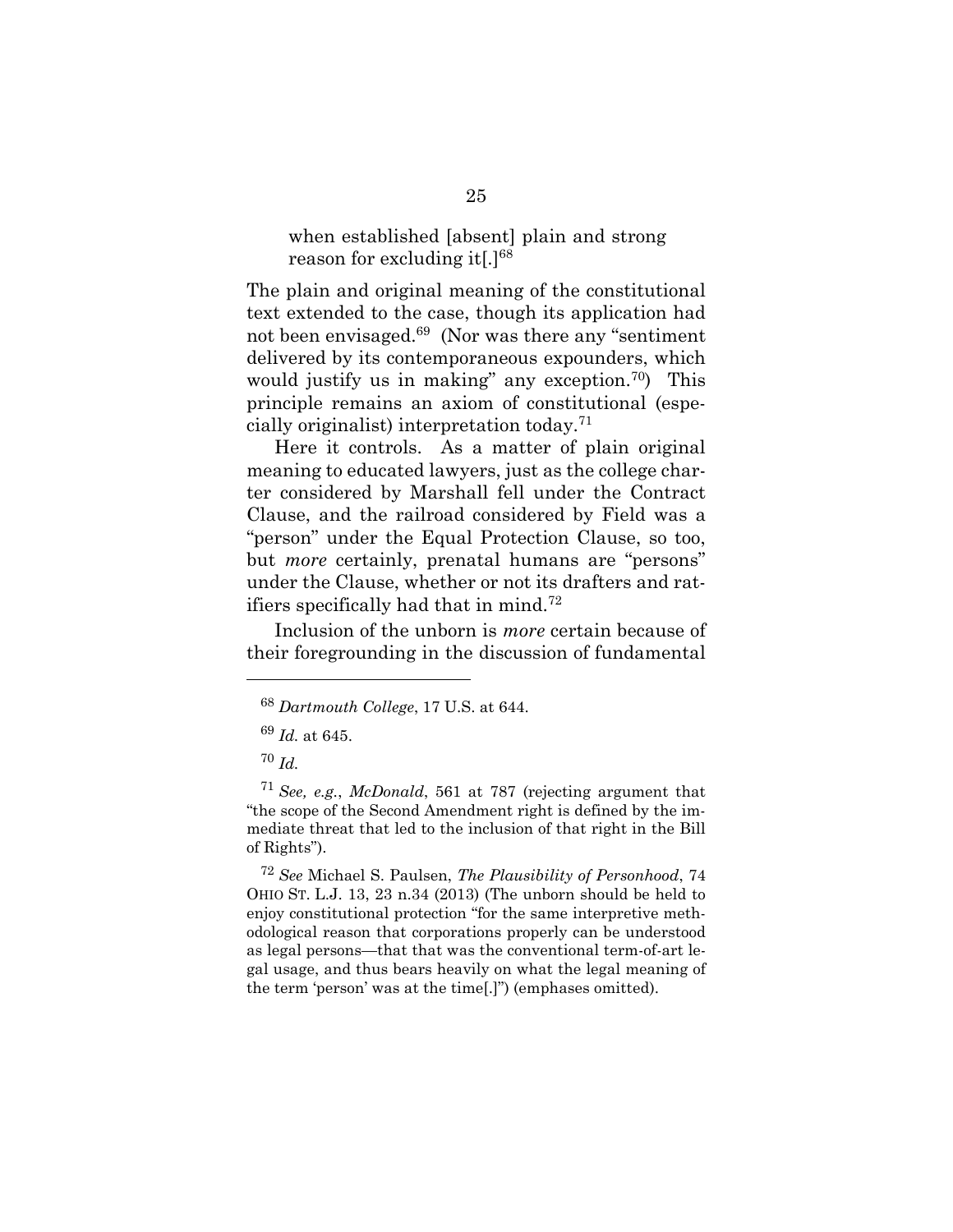rights to life and security in Blackstone's *Commentaries*, the formative text for educated lawyers of 1776-89 and 1866-68 (in Congress and nationwide), invoked in introduction of a civil rights bill prefiguring the Amendment.<sup>73</sup>

Given the evil they aimed to cure, the Amendment's ratifiers may not have subjectively had in mind that the Equal Protection Clause would affect established antebellum Union rules and institutions at all.<sup>74</sup> But if a state in, say, 1870 had legislated to

For example, litigants fighting discrimination against women appealed to the Amendment's first sentence but never its Equal Protection Clause. That is inexplicable except based on early assumptions about that Clause's application that would also have blocked early appeals to the Clause by those seeking to bolster fetal protections. These blocking assumptions, when articulated by courts, proved to concern not the meaning of "any person" but the import of "deny ... the equal protection of the laws." They were soon rejected. Under the corrected understanding of "equal protection," plus the public meaning that the Clause's "any person" phrase always had, the Clause protects the unborn against state laws permissive of elective abortion.

<sup>73</sup> *See supra* section I.A.

<sup>74</sup> That reasoning synthesizes the judicial rationale of several restrictive assumptions about the Equal Protection Clause between 1871-88. *See, e.g.*, *Ins. Co v. New Orleans*, 13 F.Cas. 67, 1 Woods 85 (C.C.D. La. 1871) (corporations not Fourteenth Amendment persons); *Bradwell v. State*, 83 U.S. (16 Wall.) 130, 139 (1872) (females and practice of law); *Bartemeyer v. Iowa*, 85 U.S. (18 Wall.) 129, 133 (1873); *The Slaughter-House Cases*, 83 U.S. (16 Wall.) 36, 81 (1872); *Strauder v. West Virginia*, 100 U.S. 303, 304 (1879); *The Civil Rights Cases* 109 U.S. 3 (1883); *Pembina Consol. Silver Mining & Milling Co. v. Pennsylvania*, 125 U.S. 181, 188 (1888) (Fourteenth Amendment concerned only with protecting any class "singled out as a special subject for discriminating and hostile legislation").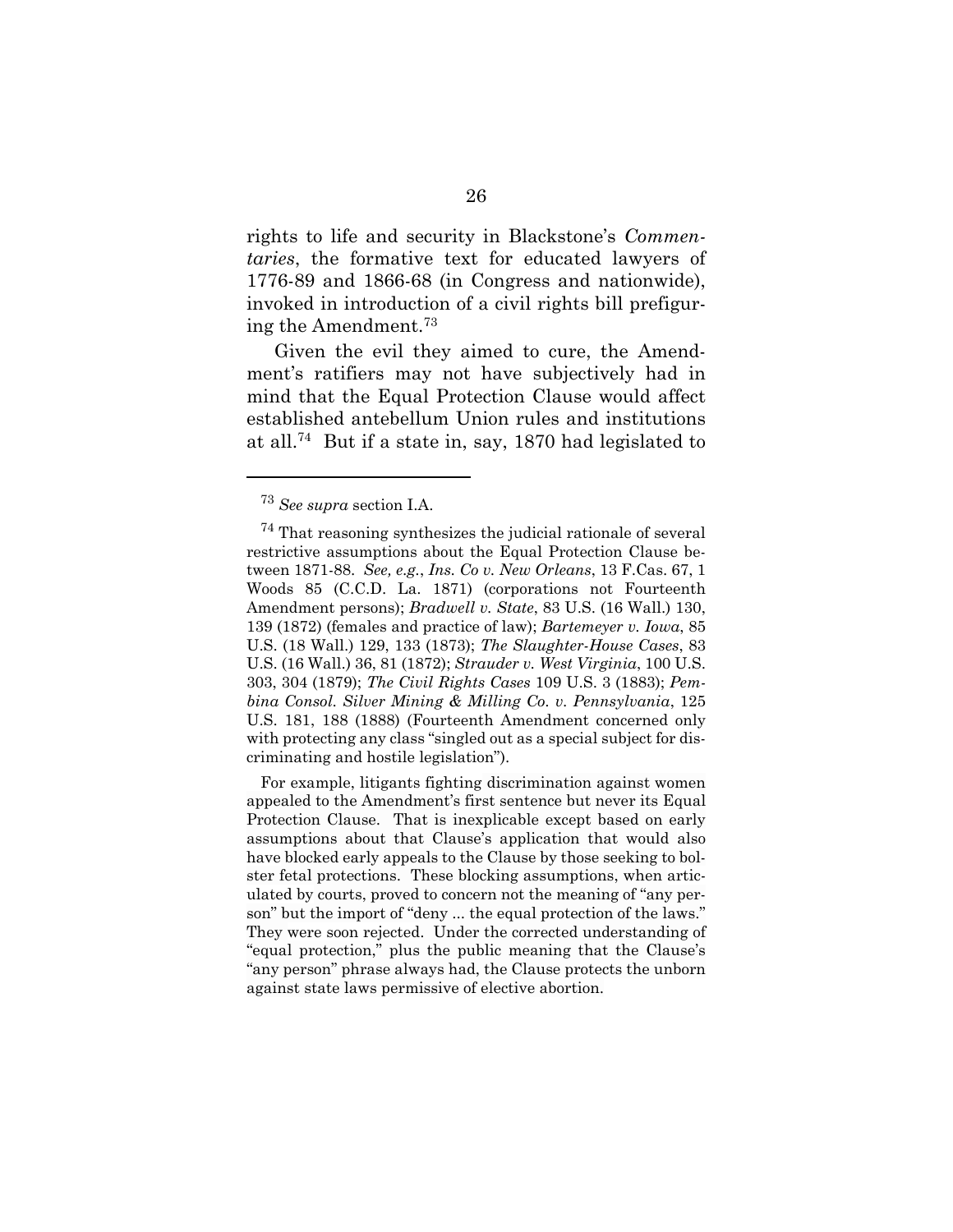permit all elective abortions, the reasonable ratifier would have agreed that the Amendment's *terms* entitled guardians *ad litem* to obtain equitable relief for unborn children. This could have been denied only on some Fourteenth-Amendment-limiting theory—*e.g.*, of the Amendment's race-specific motivating goals long and rightly rejected by this Court.

## <span id="page-35-0"></span>**II.** *Roe* **and** *Casey's* **Arguments Against Fetal Personhood Are Unsound.**

## <span id="page-35-1"></span>**A. Justice Stevens' defense in** *Casey* **has absurd implications.**

Since *Roe*, the only Justice to defend *Roe*'s denial of constitutional personhood—Justice Stevens—clung to a single plank: *Roe*'s claim that unborn children's right to guardians *ad litem* to protect their property interests is no recognition of personhood because those interests are not perfected until birth.<sup>75</sup>

This plank is no affirmative case, merely a response to one counterargument, and still it fails—attempting to drum up a constitutional principle from one narrowly stated<sup>76</sup> sub-constitutional technical rule<sup>77</sup> while ignoring others reflecting the principle

<sup>75</sup> *Planned Parenthood of Southeastern Pennsylvania v. Casey*, 505 U.S. 833, 912-13 (1992) (Stevens, J., concurring and dissenting in part).

<sup>76</sup> The *vesting* of rights often counts at least as much as their "perfecting."

<sup>77</sup> Also unavailing is *Roe*'s reliance on a defunct tort doctrine rejecting liability for prenatal injuries. Justice Holmes invented that doctrine well after the Amendment's ratification, in *Dietrich v. Inhabitants of Northampton*, 138 Mass. 14, 16 (1884), based on the fictions that unborn children are "not yet in being" and so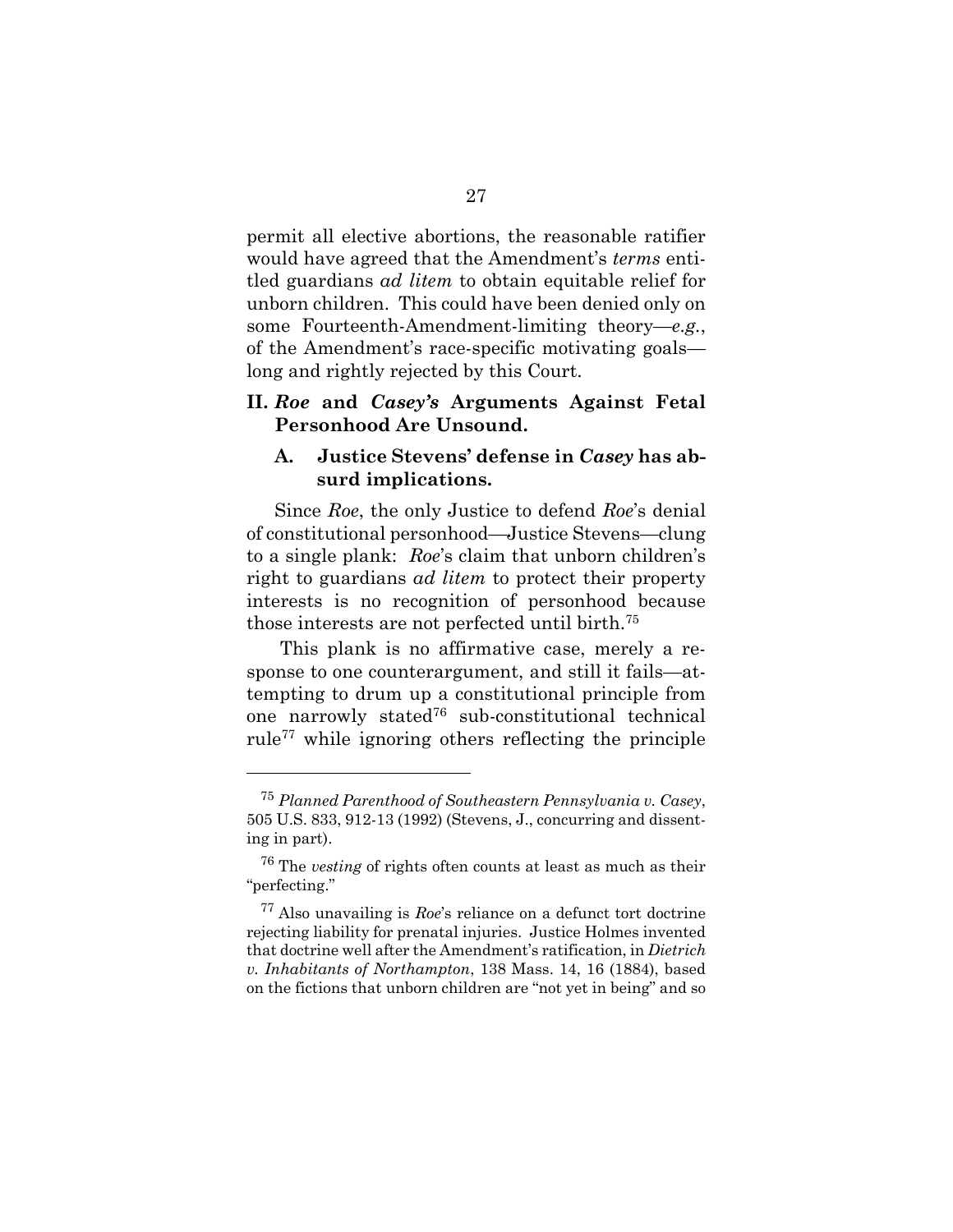declared by Blackstone, Shaw and the Lord Chancellors whose rulings they cited: The unborn child "is a person *in rerum naturâ*" under "the civil and common law" and "to all intents and purposes[.]"<sup>78</sup>

Thus, the child *in utero* has had substantive rights to receive income or get an injunction against waste, sufficiently vested to serve her seamlessly through birth and infancy.<sup>79</sup> Then there are the vested rights of the unborn, enforced by courts against their parents' competing rights-claims, in *parens patriae* cases ordering blood transfusions, etc.<sup>80</sup> These civil rights to life—which could hardly override parental rights unless the unborn were themselves persons—had to be ignored by *Roe* and by Justice Stevens. Likewise the convictions, now as

are merely parts of mothers. State and federal courts gradually exposed those fictions until 1953, when New York's appellate court followed the "clear[]" "biological" reality "that separability begins at conception." *Kelly v. Gregory*, 125 N.Y.S. 2d 696, 697 (App. Div. 1953). By 1971 Prosser could write that almost all jurisdictions have allowed recovery for pre-viability injuries. WILLIAM L. PROSSER, HANDBOOK OF THE LAW OF TORTS 337 (4th ed., 1971). He had approvingly called rejection of Holmes's fictions "the most spectacular abrupt reversal of a well-settled rule in the whole history of the law of torts." *Id.* § 56, at 354 (3d ed. 1964).

<sup>78</sup> *Hall*, 32 Mass. at 257-58.

<sup>79</sup> *See id.* at 258.

<sup>80</sup> *See Raleigh Fitkin-Paul Morgan Mem'l Hosp. & Ann May Mem'l Found. v. Anderson*, 201 A.2d 537, 538 (N.J.), *cert denied* 377 U.S. 985 (1964); *see also* Robert M. Byrn, *An American Tragedy: The Supreme Court on Abortion*, 41 FORDHAM L. REV. 807, 844-48 (1973) (collecting cases).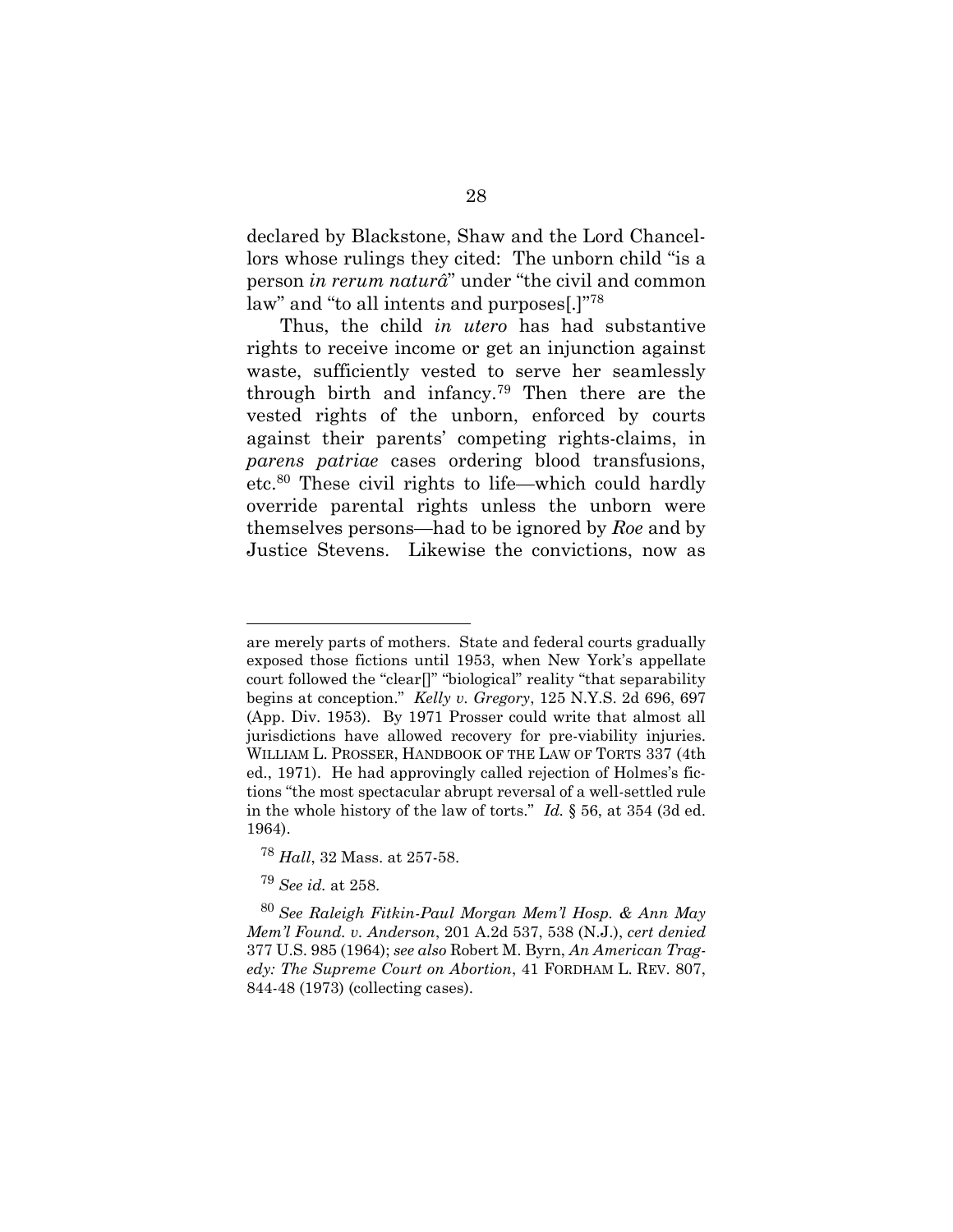then, for violations of unborn children's right to life as enforced in feticide laws.<sup>81</sup>

## <span id="page-37-2"></span><span id="page-37-0"></span>**B.** *Roe***'s grounds are utterly untenable.**

*Roe*'s counterarguments merit no deference, *Roe* having disqualified itself from constitutional-settlement status by refusing to appoint a guardian *ad litem* or hear the contemporaneous Illinois appeal involving an unborn child so represented $82$ —and its points fail anyway.

<span id="page-37-1"></span>*Roe* produced three reasons not to recognize unborn humans as persons. Its textual reason, that "person" as used elsewhere in the Constitution gave no "assurance" of "pre-natal application," was concededly inconclusive, and in fact proves too much.<sup>83</sup> Its pragmatic reason was so implausible that it was

<sup>81</sup> *See generally* Gerard V. Bradley, *The Future of Abortion Law in the United States*, 16 NAT'L CATH. BIOETHICS Q. 633 (2016).

<sup>82</sup> *Doe v. Scott*, 321 F. Supp. 1385, 1387 (N.D. Ill. 1971); *see also* John D. Gorby, *The "Right" to an Abortion, the Scope of Fourteenth Amendment Personhood, and the Supreme Court's Birth Requirement*, 4 S. ILL. U.L.J. 1, 8-9 (1979).

<sup>83</sup> *Roe*, 410 U.S. at 157. Notably, no use gives any indication of *when* one becomes a person or entails that one becomes a person only at birth. *See* Joshua J. Craddock, *Protecting Prenatal Persons: Does the Fourteenth Amendment Prohibit Abortion?*, 40 HARV. J.L. & PUB. POL'Y 539, 550-52 (2017). And any reading excluding the unborn from personhood because most uses of "person" cannot apply to them (voting, becoming President, and so forth) applies *a fortiori* to corporations, yet the Court from 1886 has unflinchingly included them within equal protection and due process guarantees for "any person."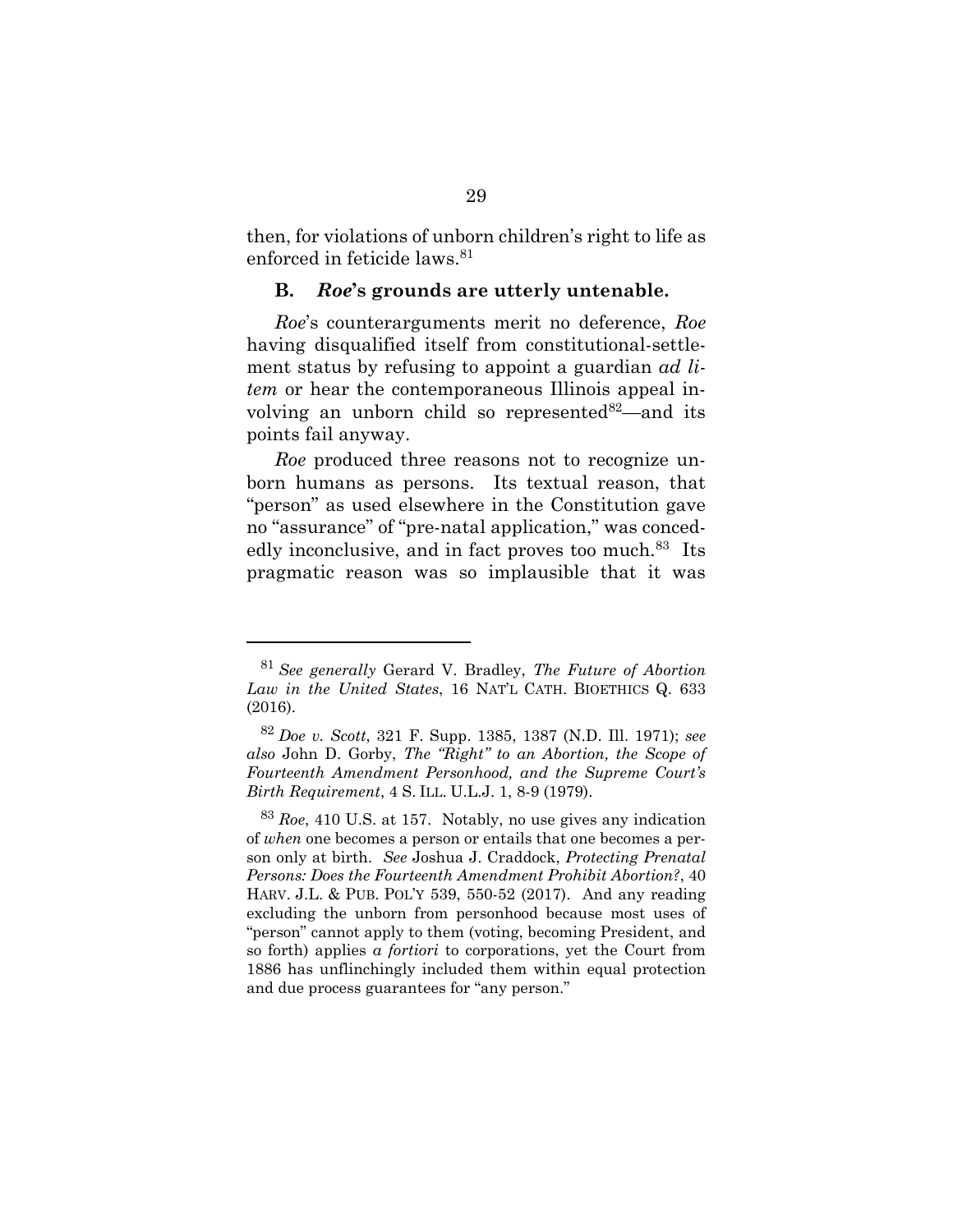framed in questions, not propositions.<sup>84</sup> And its historical reason was a cluster of gross errors drawn solely from two articles by Cyril Means. (No other writer on legal history was cited.) His first article, written while he was general counsel of National Abortion Rights Action League, had been refuted.<sup>85</sup> The second was so recent that no scholar had gotten to examine its sources, and so flawed that it was known to "fudge" the history even by counsel for Jane Roe who cited it.<sup>86</sup> Once scrutinized, its sources crumbled, as did *Roe*'s consequent assertion of a historic "right to terminate a pregnancy."<sup>87</sup>

History "disposes of any claim that abortion was a 'common law liberty,'"<sup>88</sup> a preposterous claim whose putative support is disproven not least by the common law and statutory history above. And *Roe*'s astonishing "doubt[]" that post-quickening abortion was "ever

l

<sup>&</sup>lt;sup>84</sup> It asked how to square unborn personhood with not penalizing the mother, or with penalizing abortion less severely "than the maximum penalty for murder." *Roe*, 410 U.S. at 157 n.158. *But see* Craddock, *supra* note [83,](#page-37-1) at 562-66.

<sup>85</sup> *See* GERMAIN GRISEZ, ABORTION: THE MYTHS, THE REALI-TIES, AND THE ARGUMENTS 382-92, 395, 434 (1970)

<sup>86</sup> A 1971 memorandum circulated among Roe's legal team said Means's "conclusions sometimes strain credibility" and "fudge" the history but "preserve the guise of impartial scholarship while advancing the proper ideological goals." DEL-LAPENNA, *supra* note [54,](#page-29-0) at 143-44, 683-84.

<sup>87</sup> *Roe*, 410 U.S. at 140-41.

<sup>88</sup> DELLAPENNA, *supra* note [54,](#page-29-0) at 1056; *see also id.* at 336, 351- 54, 374-75, 409-10 n.175.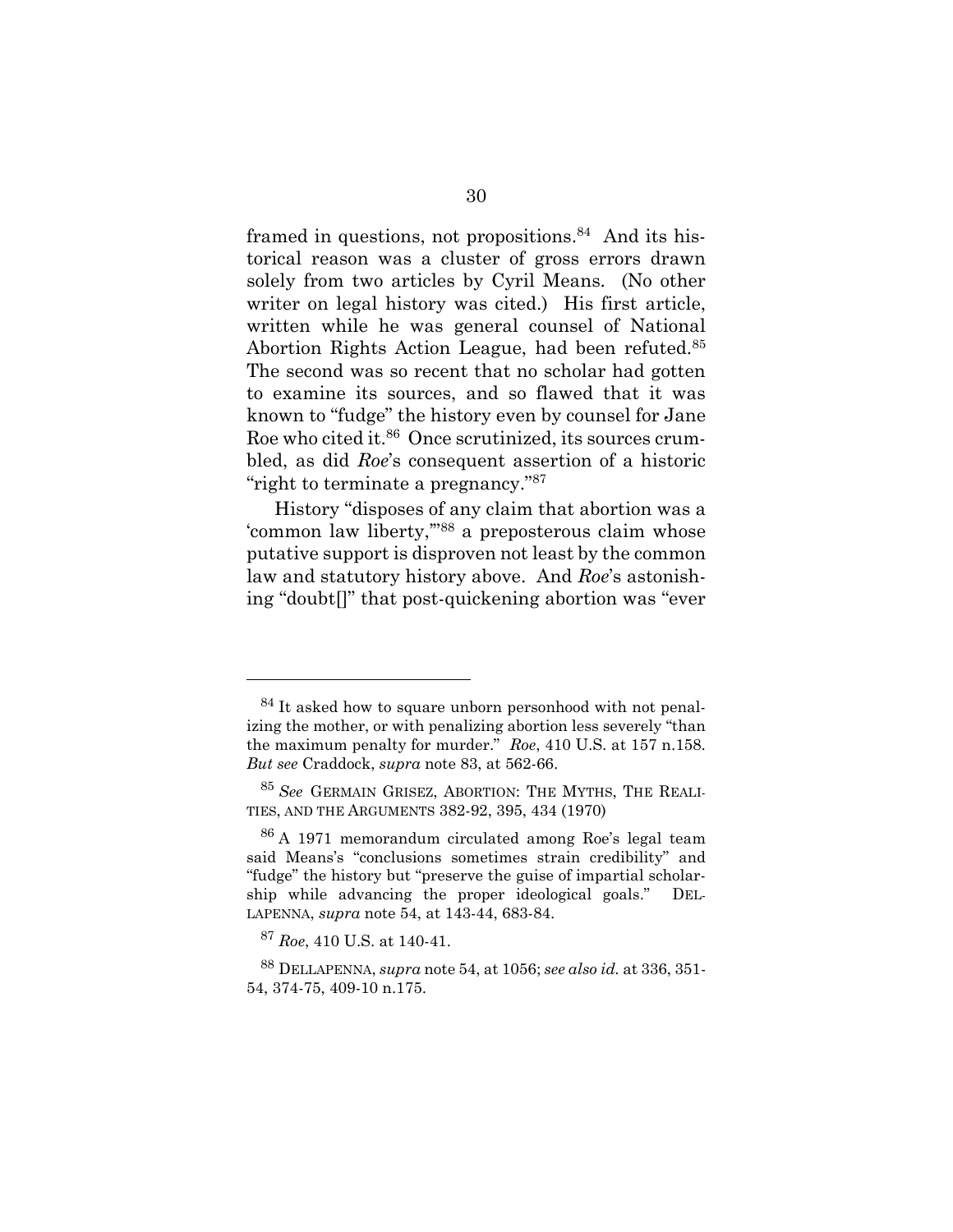firmly established as a common law crime"<sup>89</sup> contradicts the precedents and authorities since before Bracton in the 1200s. Means's attempt to explain away those precedents, repeated by *Roe*, <sup>90</sup> was soon refuted, not least by original records underlying the inaccurate printed accounts used by Means.<sup>91</sup>

Finally, *Roe* uncritically reported Means's view that "Coke, who himself participated as an advocate in an abortion case in 1601, may have intentionally misstated the law."<sup>92</sup> That case, *R v. Sims*, actually *disproves* the charge: The King's Bench itself authoritatively stated the unborn-child-protective principles at issue.<sup>93</sup>

## <span id="page-39-0"></span>**III. Recognizing Unborn Children as Persons Requires No Irregular Remedies or Unjust Penalties.**

Recognizing unborn personhood would be a natural exercise of courts' power to bind parties to a case by applying the law to the facts, disregarding unconstitutional laws, directing lower courts, and enjoining unlawful executive actions.<sup>94</sup> Such a holding would bar lower courts from enjoining prosecutions or vacating convictions of abortionists. Injunctions would lie against officials asked to facilitate abortions, as in

<sup>89</sup> *Roe*, 410 U.S. at 136.

<sup>90</sup> *Id.* at 135.

<sup>91</sup> DELLAPENNA, *supra* note [54,](#page-29-0) at 146-50; *see also id.* 134-43.

<sup>92</sup> *Roe*, 410 U.S. at 136 n.26.

<sup>93</sup> (1601) 75 Eng. Rep. 1075, 1076.

<sup>94</sup> *See Barr v. Am. Ass'n of Pol. Consultants, Inc,* 140 S. Ct. 2335, 2351 n.8 (2020).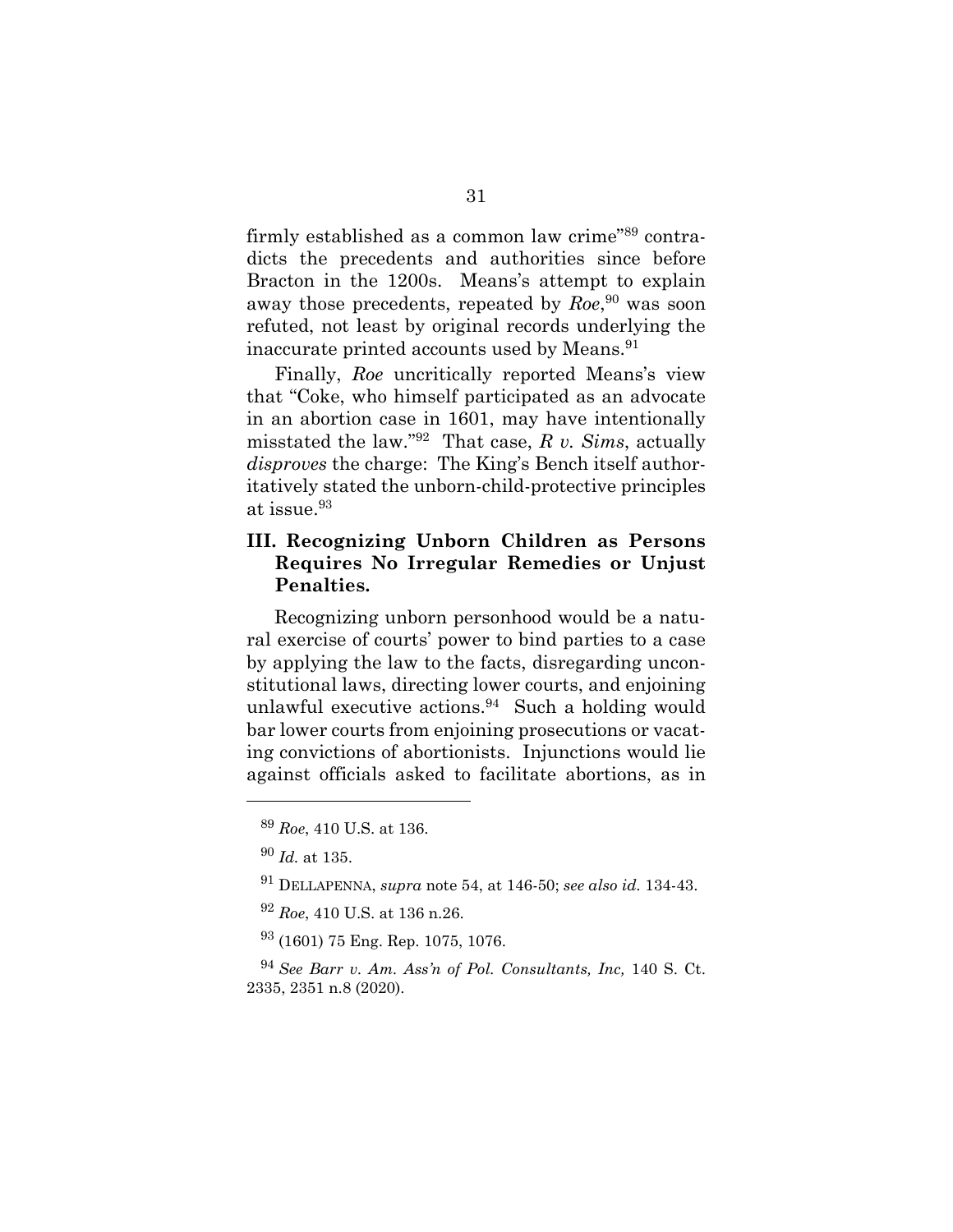cases like *Garza v. Hargan*, <sup>95</sup> where guardians *ad litem* could be appointed for the unborn, as before *Roe*. 96

While state homicide laws would need to forbid elective abortion,  $97$  here too courts would be limited to customary remedies. Most States have laws tailormade for "feticide"98; any carve-outs for elective abortion would be disregarded by courts as invalid.<sup>99</sup> New laws reducing unborn protection would face legal challenge like any statute *today* that decriminalized homicides of some class—say, the cognitively disabled. State regimes invalidated for denying minimal prenatal protection would, absent amendment, revert to the default, general homicide law.

Moreover, equal protection allows States to treat different cases differently, for legitimate ends. $100$ States may consider degrees of culpability as mitigating factors or altogether immunize from prosecution certain participants in wrongful killings. Here such

<sup>95</sup> 874 F.3d 735, 736 (D.C. Cir. 2017) (en banc), *cert. granted, judgment vacated sub nom. Azar v. Garza*, 138 S. Ct. 1790 (2018).

<sup>96</sup> *See, e.g.*, JOHN T. NOONAN, THE MORALITY OF ABORTION 245 (1970).

<sup>97</sup> *Cf. People v. Liberta*, 474 N.E.2d 567, 573 (N.Y. 1984) (reinstating rape charges against a husband despite a statutory marital-rape exception after holding that the exception violated equal protection and failed rational basis review).

<sup>98</sup> *See* Bradley, *supra* note [81.](#page-37-2)

<sup>99</sup> *See* John Finnis, *Born and Unborn*: *Answering Objections to Constitutional Personhood*, FIRST THINGS (Apr. 9, 2021), [https://www.firstthings.com/web-exclusives/2021/04/born-and](https://www.firstthings.com/web-exclusives/2021/04/born-and-unborn-answering-objections-to-constitutional-personhood)[unborn-answering-objections-to-constitutional-personhood.](https://www.firstthings.com/web-exclusives/2021/04/born-and-unborn-answering-objections-to-constitutional-personhood)

<sup>100</sup> *See Vacco v. Quill* 521 U.S. 793, 799 (1997).